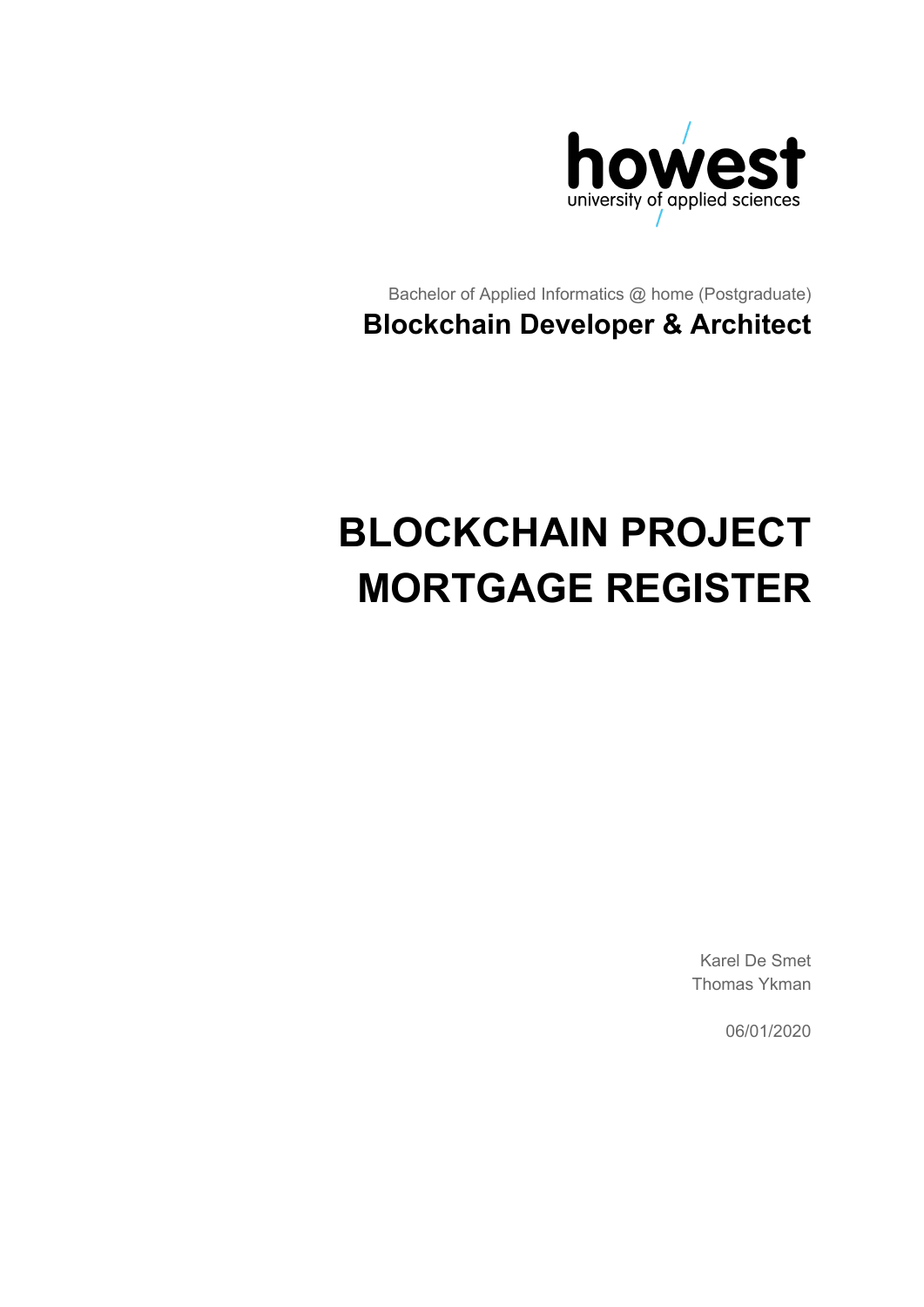| <b>Business analysis</b>                                                                            | 3              |
|-----------------------------------------------------------------------------------------------------|----------------|
| Problem                                                                                             | 3              |
| What problem do you want to solve?                                                                  | 3              |
| For which target group?                                                                             | 3              |
| Which solution do you propose?                                                                      | 3              |
| How will blockchain technology help your solution?                                                  | 3              |
| What makes that users will use your solution and not something else?                                | $\overline{4}$ |
| What effort will it cost to work out the solution?                                                  | 4              |
| <b>POC: Functional analysis</b>                                                                     | 5              |
| Organisations                                                                                       | 5              |
| Asset                                                                                               | 5              |
| Use case                                                                                            | 6              |
| UC1: Issuing a loan and changing its status                                                         | 6              |
| UC2: Reading the properties of a loan                                                               | $\overline{7}$ |
| <b>POC: Technical analysis</b>                                                                      | 8              |
| Blockchain framework : Hyperledger Fabric                                                           | 8              |
| <b>Technical architecture</b>                                                                       | 8              |
| Application architecture                                                                            | 8              |
| Hyperledger Fabric network architecture                                                             | 11             |
| Running the POC                                                                                     | 12             |
| Step 0: Prerequisites                                                                               | 12             |
| Import chaincode dependencies                                                                       | 12             |
| Clean up the old docker containers                                                                  | 12             |
| Step 1: Set up the blockchain network                                                               | 13             |
| Step 2: Install and instantiate the chaincode                                                       | 14             |
| Private data collections definition                                                                 | 14             |
| Chaincode                                                                                           | 15             |
| Install chaincode on all peers of org1 and org2                                                     | 16             |
| Install chaincode on all peers of org3                                                              | 17             |
| Instantiate chaincode on channel mychannel                                                          | 18             |
| Step 3a: Invoke and query the chaincode with the Fabric CLI                                         | 18             |
| issueLoan                                                                                           | 19             |
| Chaincode invoked by the Bank (org1.peer0)                                                          | 19             |
| readLoan                                                                                            | 19             |
| Chaincode queried by the Bank (org1.peer0)                                                          | 19             |
| Chaincode queried by the Notary (org2.peer0)                                                        | 20             |
| changeLoanStatus                                                                                    | 21             |
| Chaincode invoked by the Notary (org2.peer0) to change the loan status from<br>"issued" to "active" | 21             |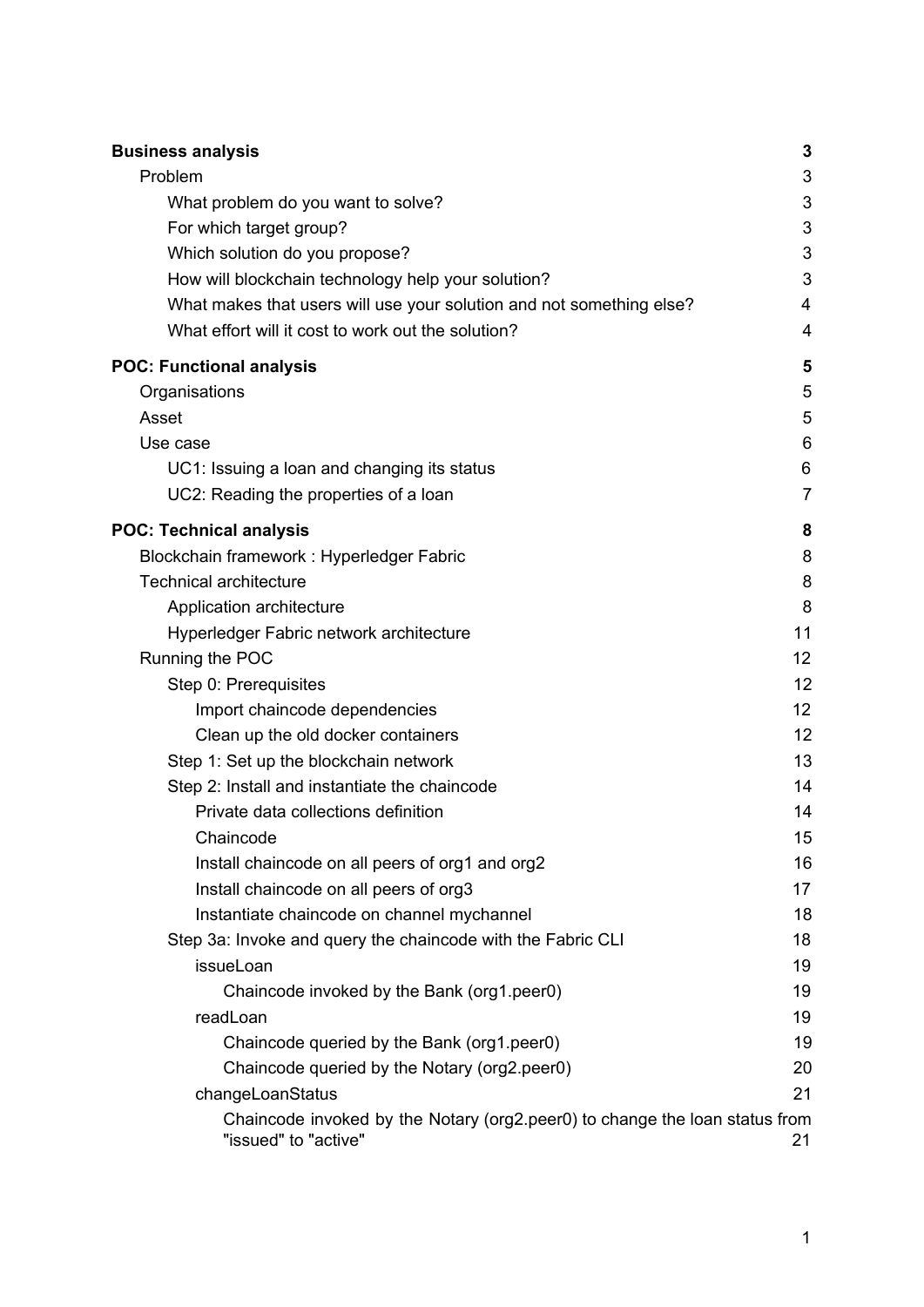| Chaincode invoked by the Notary (org2.peer0) to change the loan status from<br>"active" to "inactive"    | 21 |
|----------------------------------------------------------------------------------------------------------|----|
| Chaincode invoked by the Notary (org2.peer0) to change the loan status from<br>"inactive" to "issued"    | 22 |
| Chaincode invoked by the Notary (org2.peer0) to change the loan status from<br>"inactive" to "active"    | 22 |
| Chaincode invoked by the Bank (org1.peer0) to change the loan status from<br>"inactive" to "cancelled"   | 22 |
| Chaincode invoked by the Notary (org2.peer0) to change the loan status from<br>"inactive" to "cancelled" | 23 |
| readLoan                                                                                                 | 24 |
| Chaincode queried by the Government (org3.peer0)                                                         | 24 |
| Step 3b: Invoke and query the chaincode with the Client application (front-end and<br>back-end)          | 25 |
| <b>Conclusion</b>                                                                                        | 28 |
| Lessons learned and individual reflection                                                                | 28 |
| Karel's reflection                                                                                       | 28 |
| Thomas' reflection                                                                                       | 28 |
| Next steps                                                                                               | 28 |
| Appendix                                                                                                 | 30 |
| A1. Explanation of the script Build your first network (byfn.sh)                                         | 30 |
| Quick set-up of first-network with Raft consensus                                                        | 30 |
| Additional set-up based on BYFN                                                                          | 33 |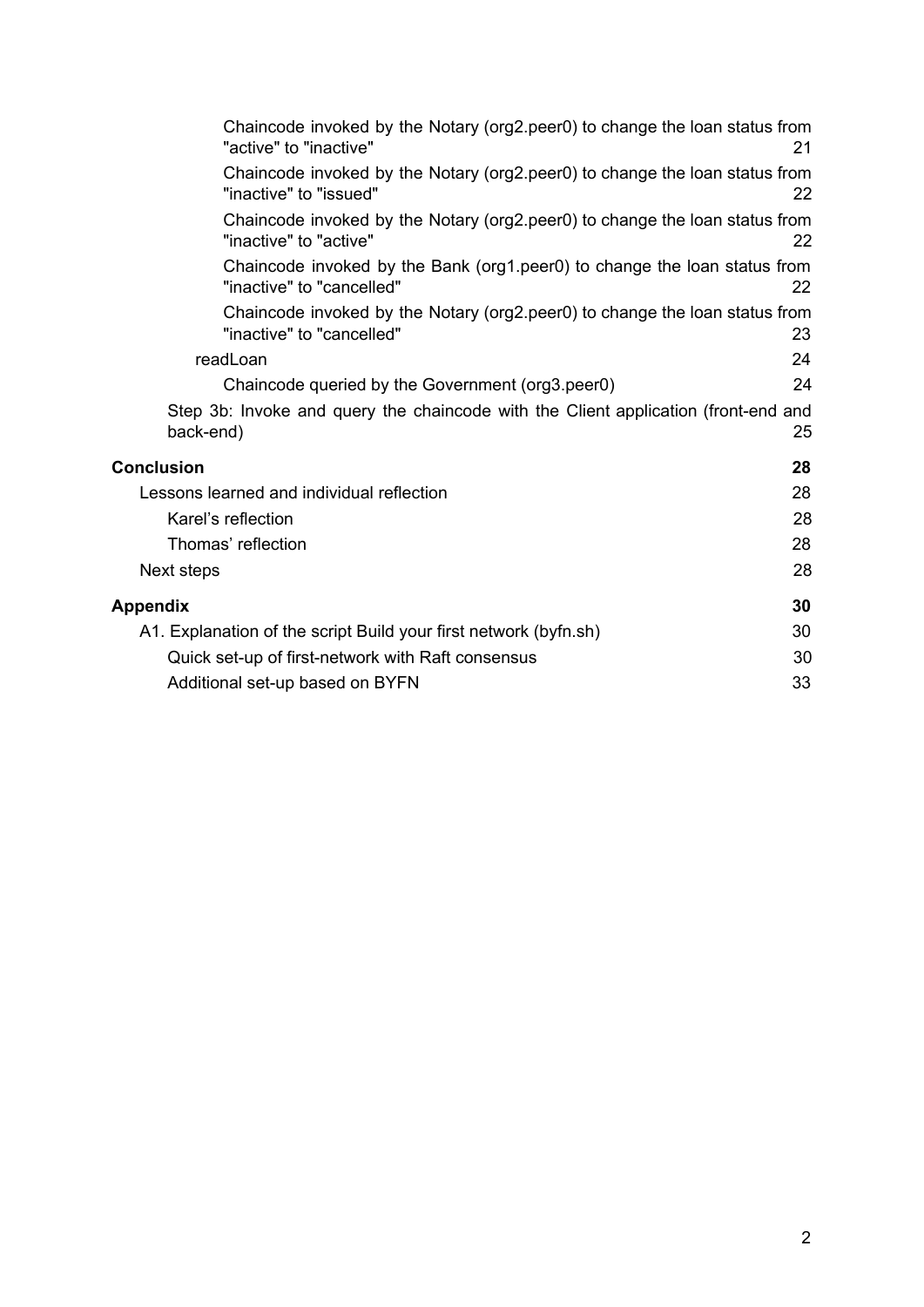## <span id="page-3-0"></span>Business analysis

## <span id="page-3-1"></span>Problem

### <span id="page-3-2"></span>What problem do you want to solve?

Granting a Flemish housing bonus for existing mortgage loans is a slow process and an administrative burden for the government. Therefore, we want to replace the current mortgage register<sup>1</sup> by a register based on blockchain and smart contracts.

<span id="page-3-3"></span>For which target group?

- *Banks*: want to register mortgages (= transaction) and check existing mortgages (e.g. to see whether a person has a mortgage);
- *Notaries*: must validate transactions and check existing mortgages (e.g. to see whether the sale of a house can go ahead, because it must be free of a mortgage upon sale);
- *Flemish government*: wants to check existing mortgages in the context of annual payment of regional housing bonus (does the applicant have a (first and only) home with a mortgage?);
- *Federal government*: wants to check existing mortgages in the context of annual payment federal housing bonus (does the applicant have a second home with a mortgage?).

### <span id="page-3-4"></span>Which solution do you propose?

- A person goes to a bank for a mortgage loan and records the details;
- The bank makes a transaction on the blockchain to register the mortgage;
- At the time of signature at the notary, 1 or more notaries validate the transaction and thereby confirm the accuracy of the data;
- Upon cancellation / modification of the mortgage, a new transaction is sent by the bank and validated by one or more notaries;
- $\bullet$  On a monthly / annual basis, a smart contract is invoked that calculates the payment for all persons associated with a mortgage and makes a transaction for this (which serves as a payment order for the government).

<span id="page-3-5"></span>How will blockchain technology help your solution?

- tamper-proof;
- speed (calculation of the subvention/payment is done automatically every month / year).

<sup>1</sup> <https://www.kadaster.be/Kadaster/Hypotheekregister>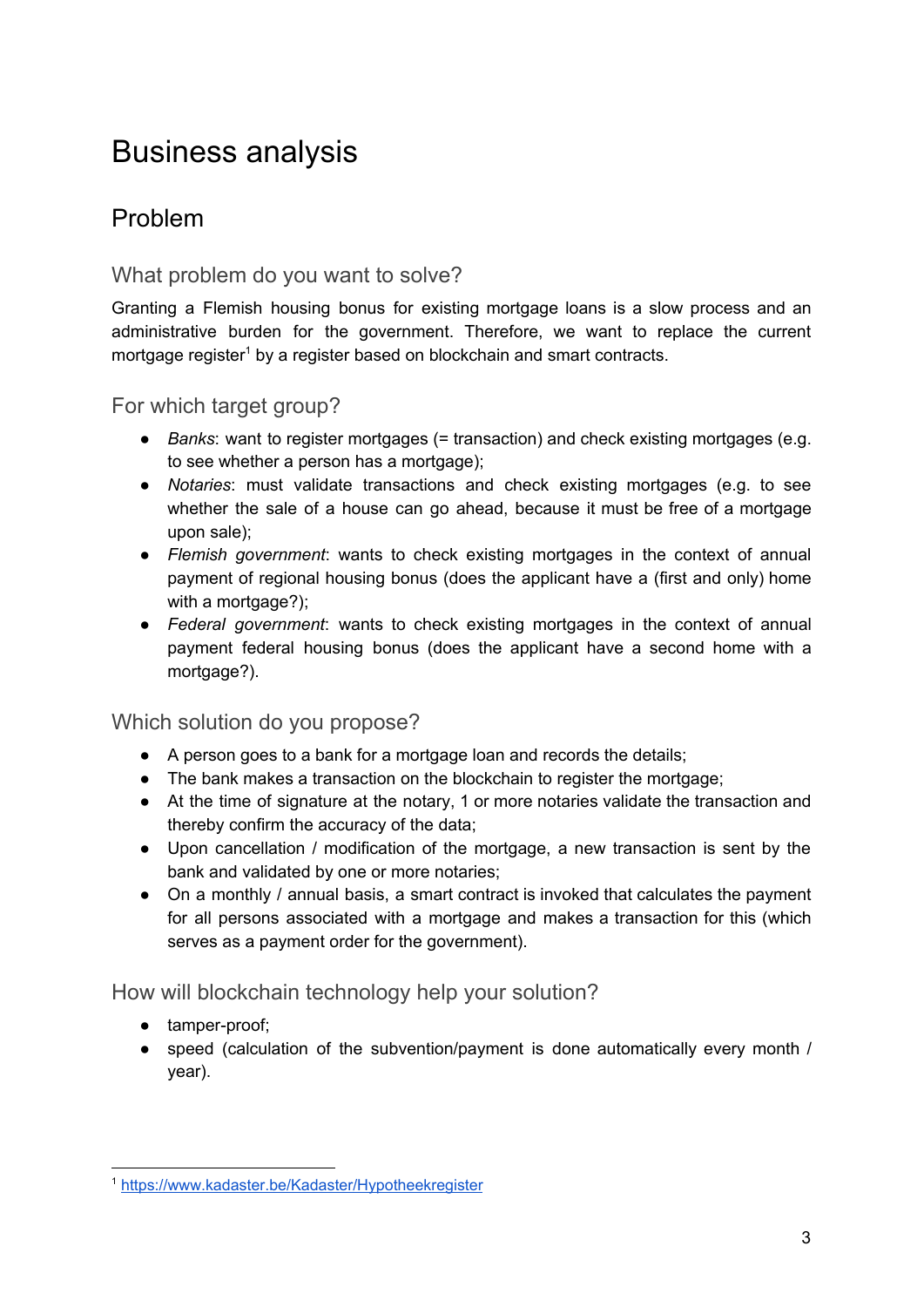<span id="page-4-0"></span>What makes that users will use your solution and not something else?

- No trusted third party required;
- The principle of "openness" can be better guaranteed by decentralization;
- Cost for consultation may go down;
- Search is also possible via data other than personal name.

<span id="page-4-1"></span>What effort will it cost to work out the solution?

- Develop a decentralized application (dApp) with front-end, back-end and blockchain components;
- Convince the different parties involved (banks, notaries, governments, borrowers) to use and trust this solution.
- Migrate the existing data of the mortgage register to the blockchain solution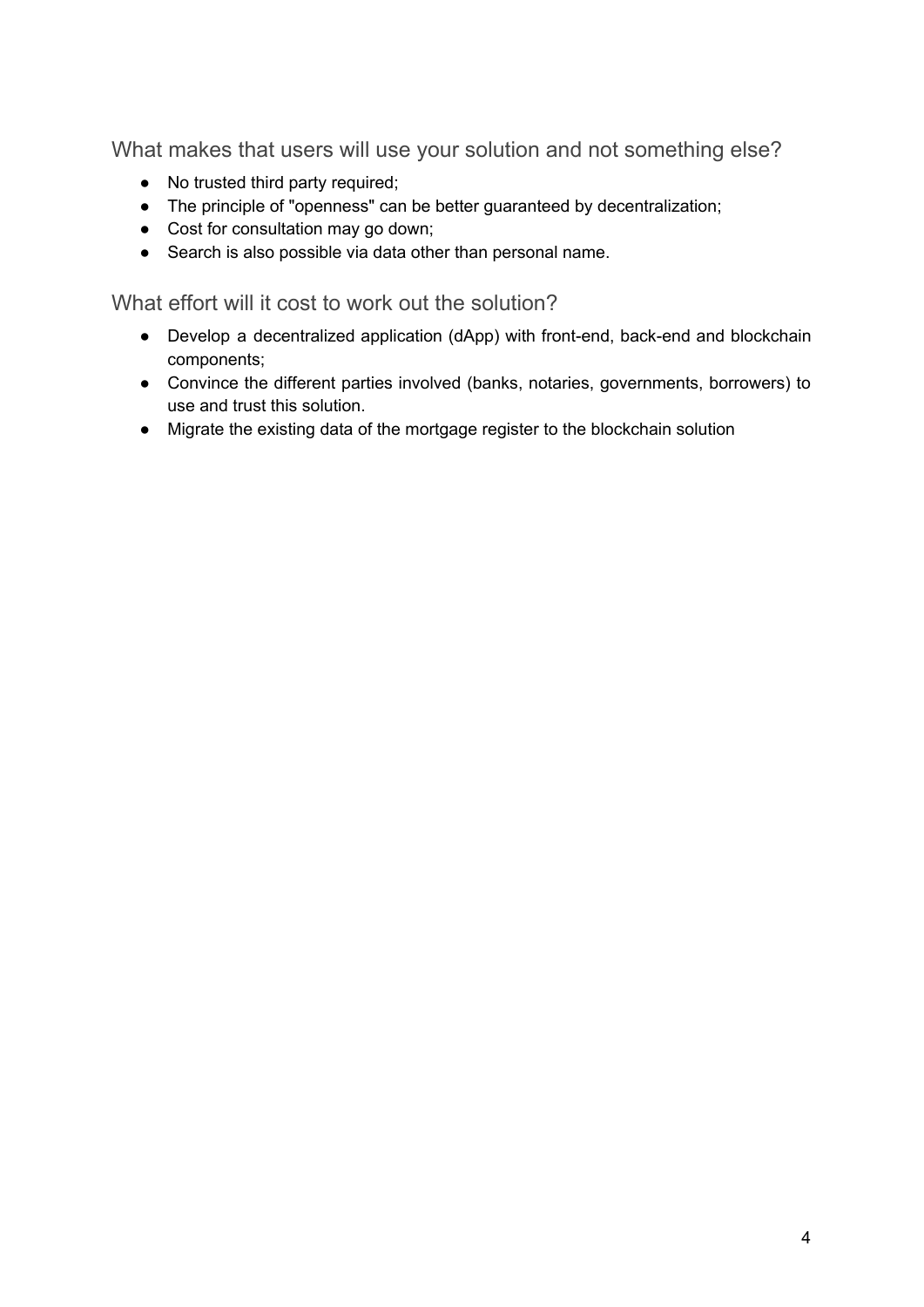## <span id="page-5-0"></span>POC: Functional analysis

To demonstrate the feasibility of the mortgage register described in the chapter [Business](#page-3-0) [analysis,](#page-3-0) we build a proof of concept (POC). This POC consists of:

- a blockchain network of 3 organisations (actors): Bank, Notary, Government;
- a digital mortgage register, i.e. a register of assets (mortgage loans) which can be created, read and updated by the organisations of the blockchain network.

In the current chapter, we describe the main features of this POC, i.e. what these organisations can do with the digital loan asset.

## <span id="page-5-1"></span>**Organisations**

The POC foresees three main actors (organisations):

| ID               | Organisation | <b>Roles</b>                                    |
|------------------|--------------|-------------------------------------------------|
| Org1             | <b>Bank</b>  | 2 endorsing peers, 1 certificate authority (CA) |
| Org <sub>2</sub> | Notary       | 2 endorsing peers, 1 CA                         |
| Org <sub>3</sub> | Government   | 2 endorsing peers, 1 CA                         |

Besides, there are also 5 orderers (organisations with ordering service) on the blockchain network. In the future (see Next [steps\)](#page-28-4), we could add other organisations to this network, e.g. other banks, notaries, governments and buyers.

## <span id="page-5-2"></span>Asset

The digital asset represents a mortgage loan. It contains the following properties:

- *Loan UID*: a unique identifier of the loan, e.g. *loan1*;
- *Issuer*: the bank issuing the loan, i.e. *Org1*;
- *Buyer*: the name (or the hash of the national registry number) of the loan borrower who is buying a house, e.g. *Thomas*;
- *Notary*: the notary involved in the loan, i.e. *Org2*;
- *Status*: the current status of the loan, i.e. *issued*, *active*, *inactive*, or *cancelled*;
- *Start date*: the start date of the loan, e.g. *31/01/2020*;
- *End date*: the end date of the loan, e.g. *31/01/2040*;
- *Loan value*: expressed in a specific currency (see below), e.g. *300000*;
- *Currency*: the currency of the loan value, e.g. *EUR*;
- *Interest rate*: the interest rate of the loan (in percent), e.g. *2*.

The status of the loan can be changed in a predefined order by some actors. The table and the state transition diagram below illustrate this evolution of the loan status.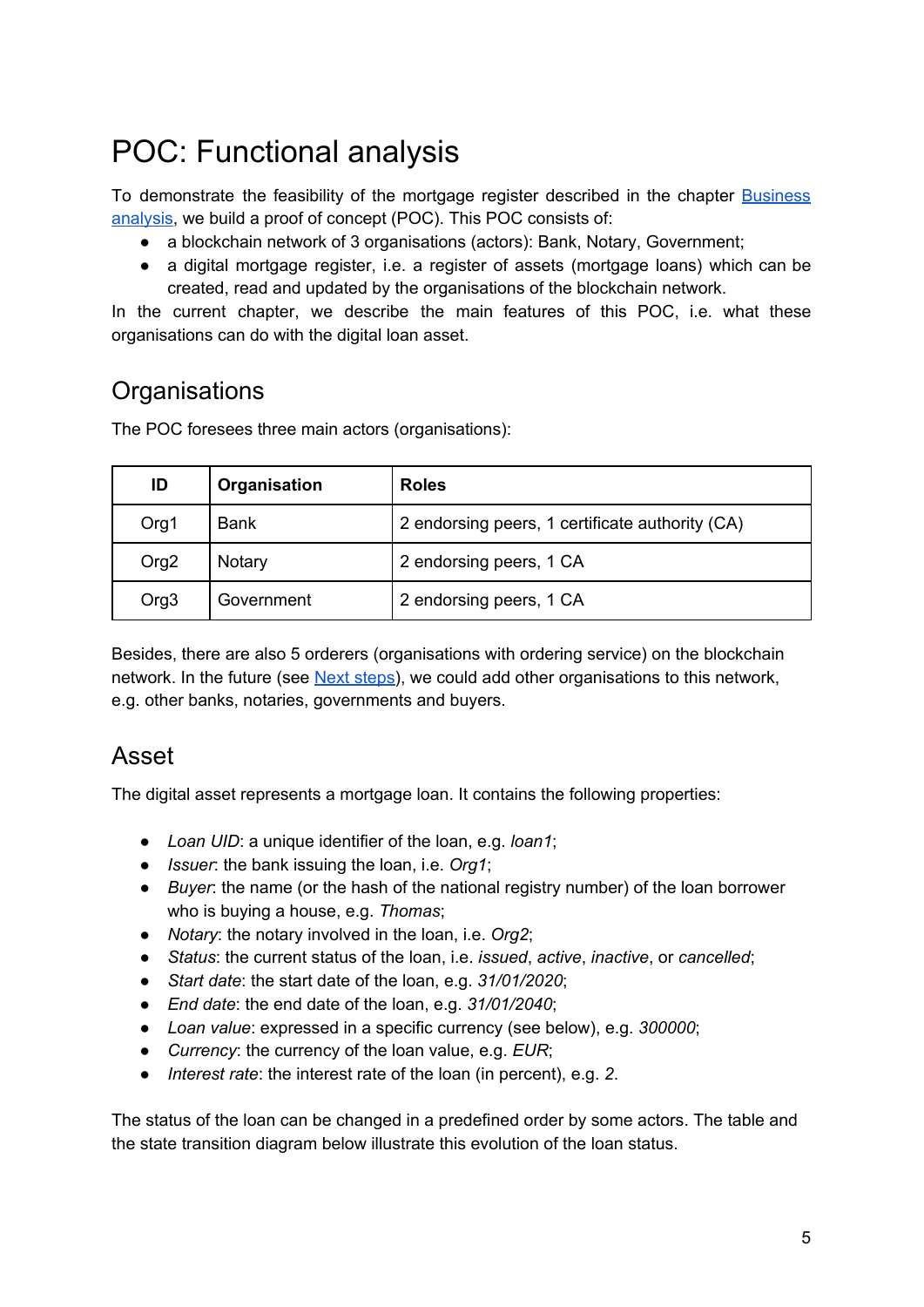| <b>Step</b>    | <b>Status</b> | Who can set this status? |
|----------------|---------------|--------------------------|
|                | issued        | <b>Bank</b>              |
| $\overline{2}$ | active        | Notary                   |
| 3              | inactive      | <b>Bank or Notary</b>    |
| 4              | canceled      | Notary                   |

State transition diagram:



### <span id="page-6-0"></span>Use case

The POC aims to demonstrate the following use cases (UC):

- UC1: issuing a loan on the mortgage register and changing its status;
- UC2: reading the properties of this loan.

<span id="page-6-1"></span>UC1: Issuing a loan and changing its status

| <b>Step</b> | <b>Actor</b>                                      | <b>Action</b>                                                                                                      | On blockchain                                                     |
|-------------|---------------------------------------------------|--------------------------------------------------------------------------------------------------------------------|-------------------------------------------------------------------|
| 1           | Borrower (person who wants<br>to buy a house)raft | Goes to Bank and asks for<br>mortgage loan                                                                         | nothing                                                           |
| 2           | <b>Bank</b>                                       | Checks mortgage register and<br>creates new asset                                                                  | New mortgage loan<br>asset is created,<br>status = issued         |
| 3           | Notary                                            | Checks if the mortgage loan is<br>correct (e.g. data from the Bank/<br>borrower) and activate the<br>mortgage loan | mortgage<br>loan<br>status: issued<br>$\longrightarrow$<br>active |
| 4           | <b>Bank or Notary</b>                             | Bank or notary deactivates the<br>loan when the loan is paid back                                                  | loan<br>mortgage<br>status: active<br>$\rightarrow$               |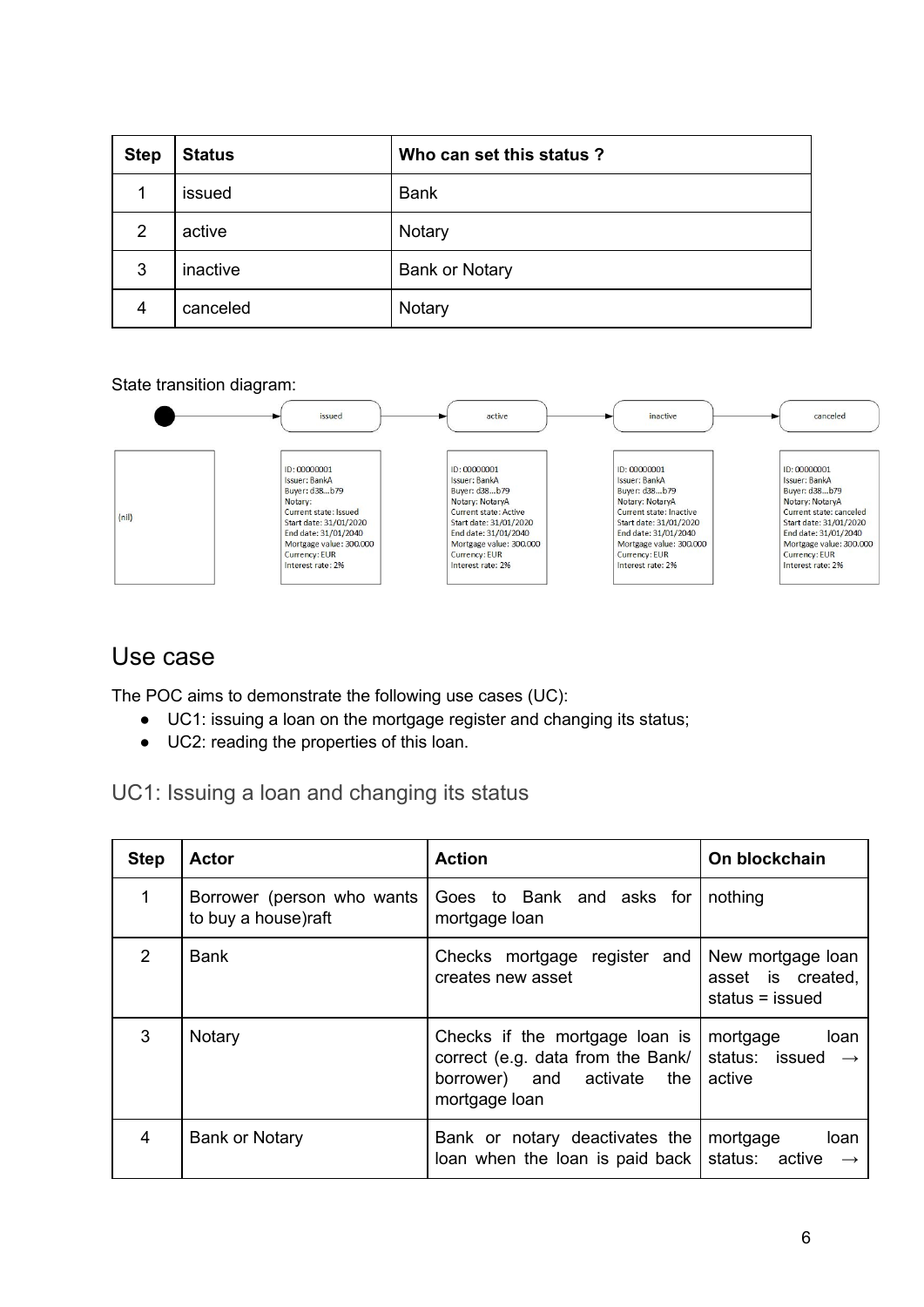|   |        | and/or when the term has expired | <i>l</i> inactive                                               |
|---|--------|----------------------------------|-----------------------------------------------------------------|
| 5 | Notary | Cancels the loan                 | mortgage<br>loan<br>status: inactive $\rightarrow$<br>cancelled |

## <span id="page-7-0"></span>UC2: Reading the properties of a loan

After the creation of a loan on the mortgage register, the organisations can read the following loan properties:

| ID               | Organisation | Readable properties of a loan                                                                            |
|------------------|--------------|----------------------------------------------------------------------------------------------------------|
| Org1             | <b>Bank</b>  | Loan UID, Issuer, Buyer, Notary, Status, Start date,<br>End date;<br>Loan value, Currency, Interest rate |
| Org <sub>2</sub> | Notary       | Loan UID, Issuer, Buyer, Notary, Status, Start date,<br>End date;<br>Loan value, Currency, Interest rate |
| Org <sub>3</sub> | Government   | Loan UID, Issuer, Buyer, Notary, Status, Start date,<br>End date                                         |

For the current POC, we assume that only the Bank and Notary involved in the loan can see (read) the fields loan value, currency and interest rate. In reality, other fields might be accessible only by these two parties.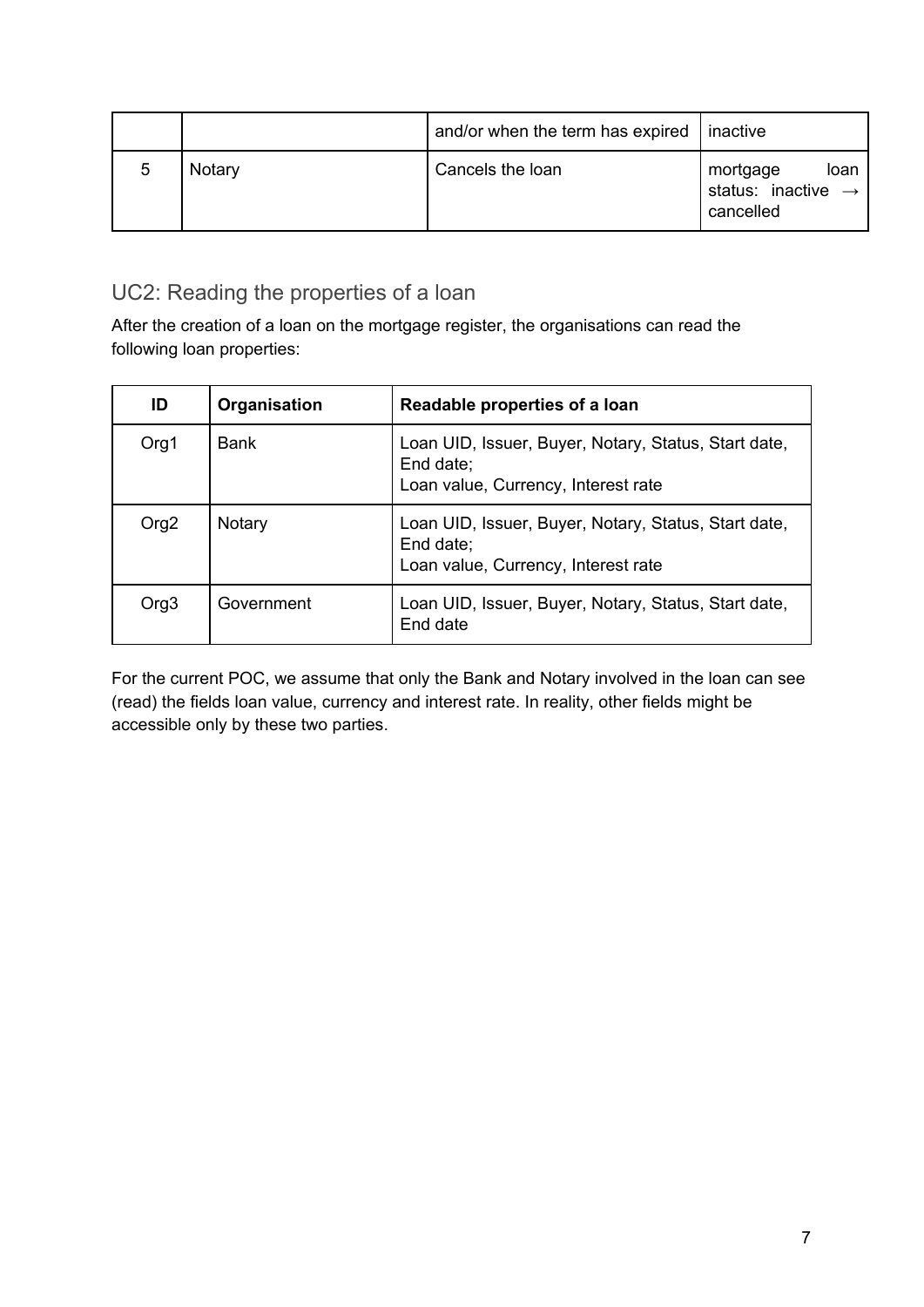## <span id="page-8-0"></span>POC: Technical analysis

To demonstrate the feasibility of the mortgage register described in the chapter [Business](#page-3-0) [analysis,](#page-3-0) we build a proof of concept (POC). This POC consists of a full stack application based on Hyperledger Fabric.

The current chapter explains:

- the choice of the blockchain framework (Hyperledger Fabric) used for the POC;
- the architecture of the POC from different perspectives (network, applications and technologies);
- the four steps to develop and run the POC (blockchain network, chaincode, client application back-end and front-end).

## <span id="page-8-1"></span>Blockchain framework : Hyperledger Fabric

In order to choose the blockchain framework for our POC, we take the following criteria into account:

- The mortgage register should not be open to anyone. Only the actors (e.g. banks, notaries and governmental organisations) involved in the mortgage process can access the mortgage register. Moreover, these actors should be identified. Therefore, we need a private blockchain network: an actor needs consent from membership authorities to join the blockchain network.
- The actors involved in the blockchain network need different access rights (e.g. create, read, modify the mortgage register), thus the blockchain framework should be permissioned.
- Some data shared between the bank and the notary involved in the mortgage loan should not be visible by other parties, e.g. a governmental organisation or another bank.
- The actors consist of business organisations, not citizens, and do not want to pay a fee per transaction.

Based on these criteria, we choose the blockchain framework Hyperledger Fabric (instead of Ethereum) to build our POC. Hyperledger Fabric is an "open source enterprise-grade permissioned distributed ledger technology (DLT) platform, designed for use in enterprise contexts<sup>"2</sup>. On the other hand, Ethereum is rather used for public, permissionless blockchain.

## <span id="page-8-2"></span>Technical architecture

#### <span id="page-8-3"></span>Application architecture

Our POC consists of a web application composed of the following components:

● *Front-end application*: provides an interface to the user (i.e. an agent from the Bank, the Notary or the Government) to interact with the mortgage register. Via this interface, the user can create a new loan on the mortgage register, change the status

<sup>2</sup> https://hyperledger-fabric.readthedocs.io/en/release-1.4/whatis.html#hyperledger-fabric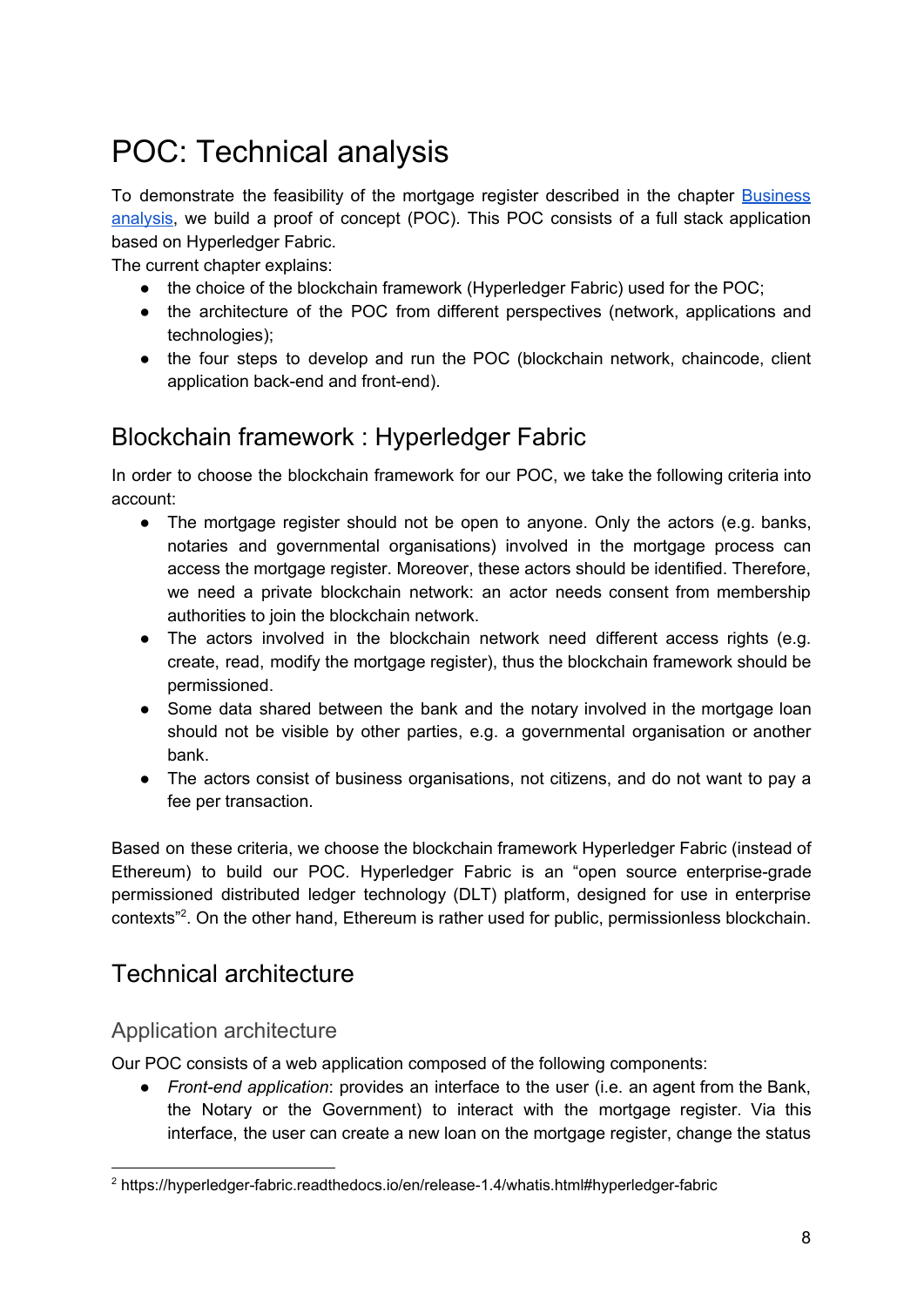of this loan or query information about this loan. The front-end component differs for the Bank, Notary and Government in order to reflect the actions each organisation's users may do.

We use Bootstrap and jQuery frameworks and HTML, CSS and Javascript languages to implement this component.

● *Back-end application*: enables to interact with the Fabric blockchain network, i.e. to access the blockchain network and invoke/query the chaincode deployed in the network. It consists of an API server.

We use Hyperledger Fabric software development kit (SDK) for Node.js, NodeJS and ExpressJS frameworks and Javascript language to implement this component.

● *Peer*: belongs to the Fabric blockchain network. In our POC, each organisation (Bank, Notary, Government) consists of two peers. Each peer joins the channel *mychannel*, contains the installed chaincode *mortgageregister* (made of a smart contract) and stores the transactions made on this channel. Besides, a peer can also contain a private data collection shared only with some other peers.

A network administrator must previously install this chaincode on the peers and instantiate the chaincode on the channel.

Fabric distinguishes two kinds of peers. The endorsing peers, specified by an *endorsement policy,* consist of an installed chaincode and a local ledger. The committing peers only consist of the local ledger.

We use Hyperledger Fabric release 1.4 framework, CouchDB database, Go language and JSON data interchange format to implement this component.

- *● Orderers*: order transactions into a block. See also section [Hyperledger](#page-11-0) Fabric network [architecture](#page-11-0) and Hyperledger Fabric glossary<sup>3</sup>.
- *● Certificate Authorities*: assign an identity to the peers via a digital certificate. See section **[Hyperledger](#page-11-0) Fabric network architecture** and Hyperledger Fabric key concepts<sup>4</sup>.

<sup>3</sup> <https://hyperledger-fabric.readthedocs.io/en/release-1.4/glossary.html#ordering-service>

<sup>4</sup> <https://hyperledger-fabric.readthedocs.io/en/release-1.4/peers/peers.html>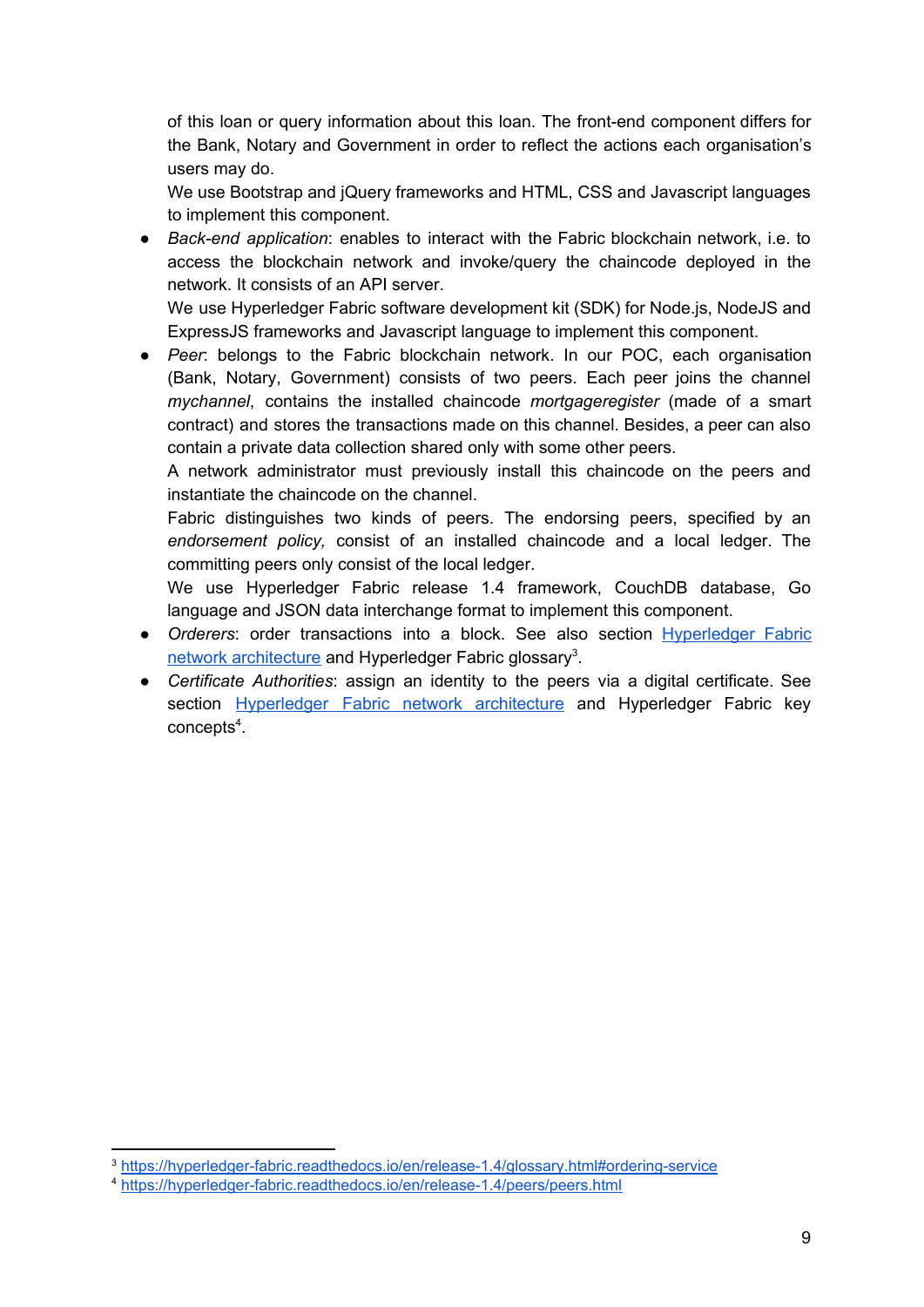

To illustrate how these components interact with each other, we look at the creation of a new loan on the mortgage register (*issueLoan* transaction). As described by Phuwanai Thummavet<sup>5</sup>, the components take the following steps to invoke the chaincode *mortgageregister* with the transaction *issueLoan* with private data:

- 1. The *user* (a Bank agent) connects with her Web browser on the Front-end application. She goes to the page *Issue loan*, fills in the form with the different fields (e.g. loan unique ID (UID), buyer, notary) and submits this form by clicking on the button "Create loan".
- 2. The *Front-end application* sends the information filled in on the form by the user (key-value pairs) to the Back-end application.
- 3. The *Back-end application* makes a transaction proposal, signs the proposal with the user's certificate, and sends the transaction proposal to endorsing peers on the channel *mychannel*.
- 4. The *endorsing peers* verify the user's identity and authorization. If the verification is successful, the peers simulate the transaction. The part of the simulation results containing private data (called "private read-write set") is stored in a t*ransient store database* in the peers' ledger.
- 5. The *endorsing peers* disseminate the private read-write set to other authorized peers via the gossip protocol. When the endorsing peers have disseminated this private read-write set to enough peers (see the property *requiredPeerCount* in the private data collection definition), the endorsing peers generate a response including the hash of the private read-write set. Then, they endorse this response and send it to the Back-end application.

<sup>5</sup> <https://www.serial-coder.com/post/demystifying-hyperledger-fabric-private-data-collection/> and <https://www.serial-coder.com/post/demystifying-hyperledger-fabric-fabric-architecture/>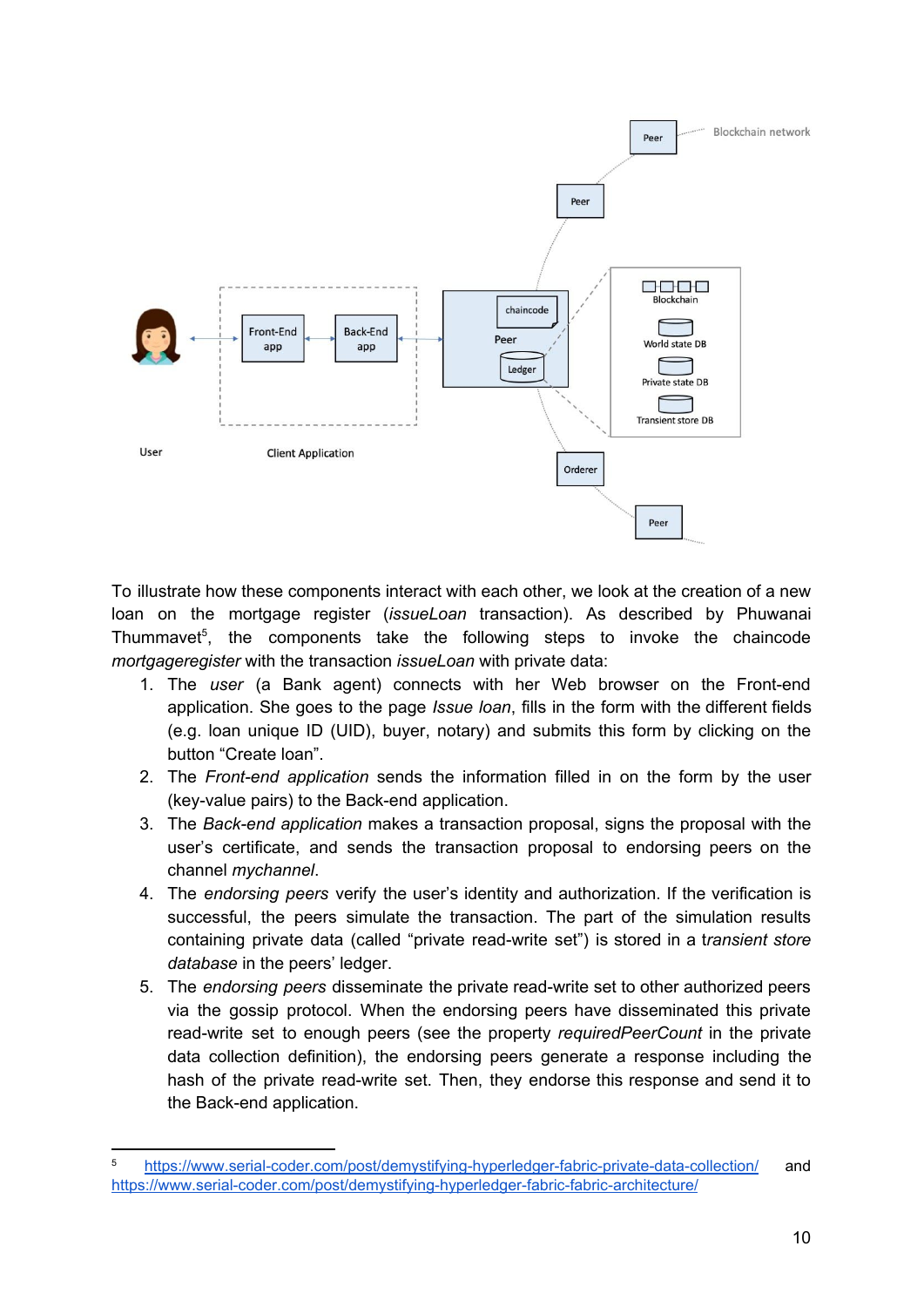- 6. The *Back-end application* receives and checks the endorsed responses. The Back-end application sends the transaction attached with the endorsed responses to the Orderers.
- 7. The *Orderers* order the transactions, generate and sign a new block with these transactions. Then they broadcast this block to all peers on the channel *mychannel*.
- 8. The peers authorized to see the private data collection (see the property *policy* in the private data collection definition) check a.o. the private read-set with the hash of this private read-write set. If the checks are successful, these peers update their *private state database* and remove the private read-write set from their *transient store databases*.
- 9. The *Back-end application* is notified about the update of the mortgage register and can then notify the *Front-end application* about this update.

#### <span id="page-11-0"></span>Hyperledger Fabric network architecture

The diagram below illustrates the main components involved with the Fabric blockchain network:

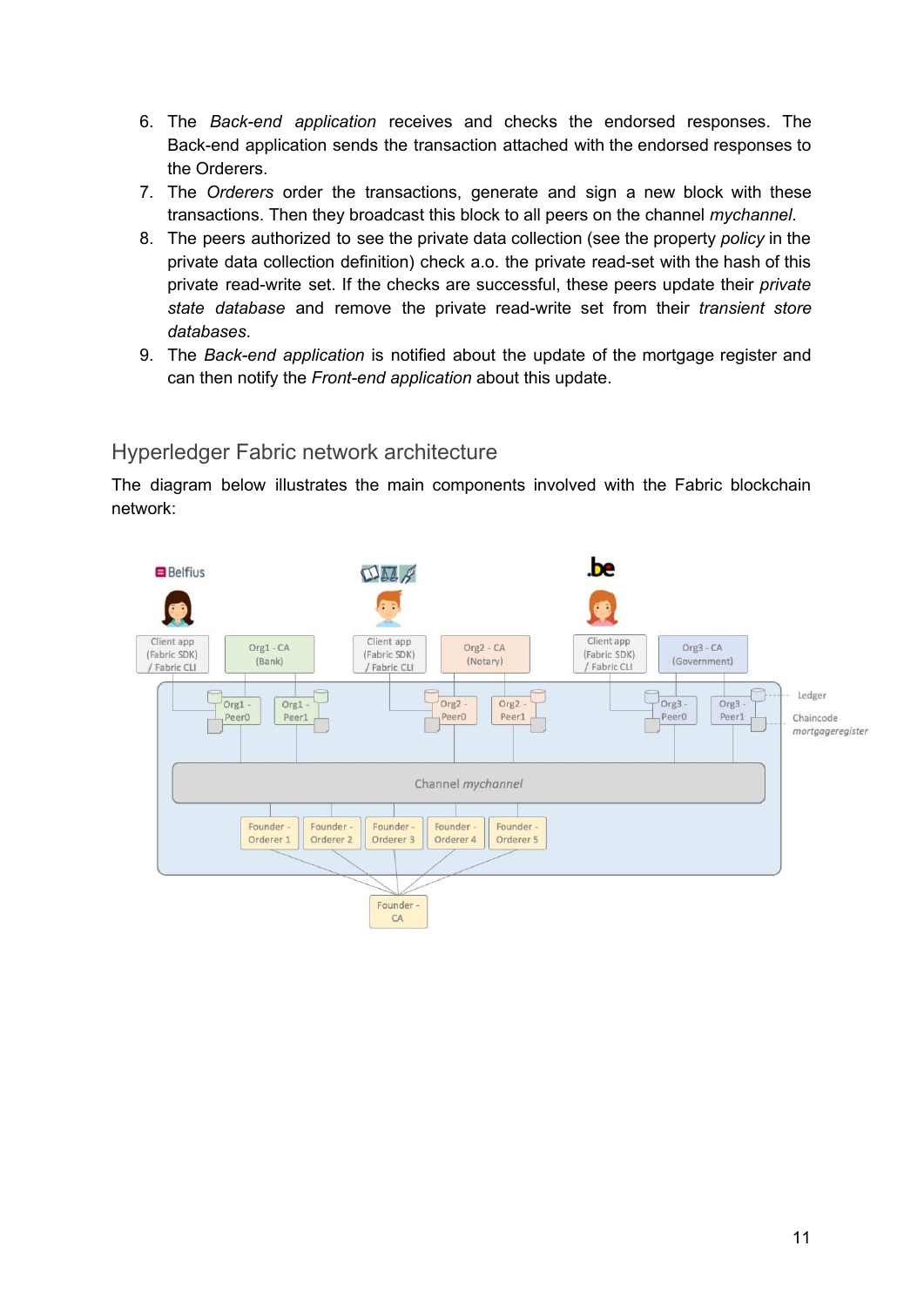## <span id="page-12-0"></span>Running the POC

In the steps below, we describe how we build and run the POC:

- 1. Set up the blockchain network and the channel *mychannel*.
- 2. Install the chaincode *mortgageregister* on all peers and instantiate it on the channel *mychannel*.
- 3. Invoke the transactions *issueLoan*, *readLoan* and *changeLoanStatus* either from the Terminal (with Fabric CLI), either from the client application (Front-end and Back-end, with Fabric NodeJS SDK).

The components of our POC are structured as follows :

- **mortgageregister/fabric-samples/chaincode/mortgageregister**: contains the chaincode *mortgageRegister\_chaincode.go* and private data collection definition *collections\_config.json*.
- **mortgageregister/fabric-samples/fabcar/javascript**: contains the back-end application (API server), which mainly consists of the files *app.js, enrollAdmin.js, registerUser.js*
- **● mortgageregister/fabric-samples/fabcar/javascript/front-end:** contains the front-end application, which is served by running *index.js* as a Node.js process. The connection files are found in the first-network folder.

<span id="page-12-1"></span>Step 0: Prerequisites

<span id="page-12-2"></span>Import chaincode dependencies

We use *govendor* to import the external dependencies of the chaincode *mortgageRegister\_chaincode.go* into a local vendor directory:

```
cd
/home/fabric/blockchain/src/mortgageRegisterBC/fabric-samples/chaincode/
mortgageregister/go/
govendor init
govendor add +external
```
<span id="page-12-3"></span>Clean up the old docker containers

We stop any previous blockchain network and kill any stale or active containers:

```
cd
/home/fabric/blockchain/src/mortgageRegisterBC/fabric-samples/first-netw
ork
./byfn.sh down
docker kill $(docker ps -aq)
docker rm $(docker ps -aq)
```
Then, we check that there is no active Docker container anymore: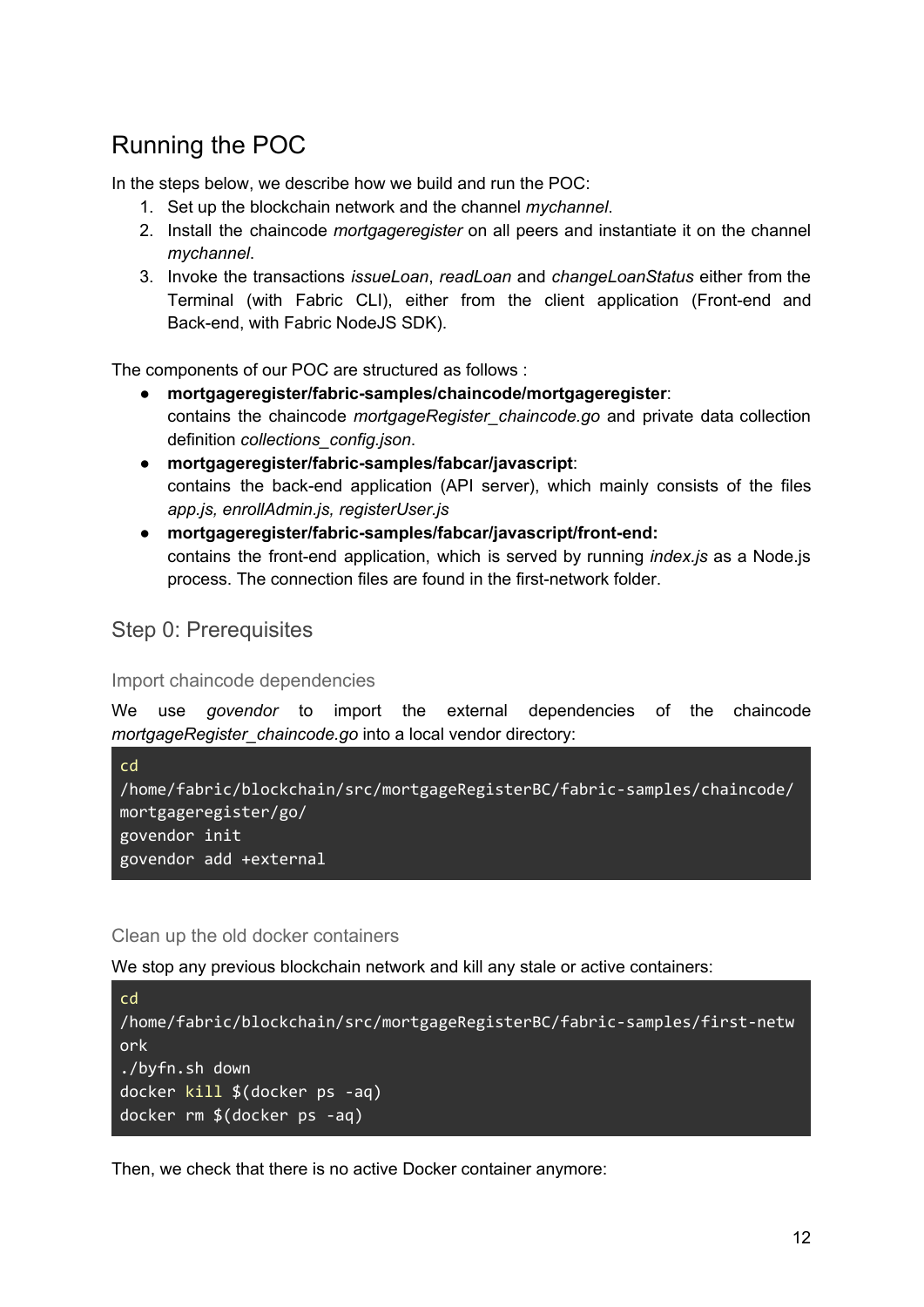This command gives this outcome:



#### <span id="page-13-0"></span>Step 1: Set up the blockchain network

We use the scripts *Build Your First Network* (*byfn.sh*) and *Extend Your First Network* (*eyfn.sh*) to set up the blockchain network:

- 3 organisations : Bank (org1), Notary (org2) and Government (org3);
- each organisation consists of 2 peers: peer0 and peer1;
- 5 orderers, RAFT consensus.

First, we generate the certificates and genesis block for the channel *mychannel*:

./byfn.sh generate

Secondly, we launch the blockchain network with 2 organisations (org1 and org2), RAFT consensus, 5 orderers and CouchDB state database (see also appendix [Explanation](#page-30-1) of the script Build your first network [\(byfn.sh\)](#page-30-1) for more details about the script *byfn.sh*):

./byfn.sh up -c mychannel -s couchdb -o etcdraft -a

Finally, we bring the third organisation (org3) into the channel *mychannel*:

./eyfn.sh up

We check the active Docker containers:

| docker ps -a                           |                                                          |               |                                                                                                                   |                        |
|----------------------------------------|----------------------------------------------------------|---------------|-------------------------------------------------------------------------------------------------------------------|------------------------|
| CONTAINER ID                           | IMAGE                                                    |               |                                                                                                                   |                        |
| COMMAND                                | CREATED                                                  | <b>STATUS</b> | <b>PORTS</b>                                                                                                      | <b>NAMES</b>           |
| $4681399715 \overline{f}c$             |                                                          |               | dev-peer0.org2.example.com-mycc-2.0-c7aee9ad18dddc18319f5f00199f05d866f9e61dca40c9af3e226d434ac4a63c              |                        |
|                                        | "chaincode -peer.add" About an hour ago Up About an hour |               |                                                                                                                   |                        |
| dev-peer0.org2.example.com-mycc-2.0    |                                                          |               |                                                                                                                   |                        |
|                                        |                                                          |               | 07409105d11b dev-peer0.org3.example.com-mycc-2.0-156223788c3ef42ff3094c6cf1d2f71284c36f2074cc4d1f09a7065cb903d192 |                        |
|                                        | "chaincode -peer.add" About an hour ago Up About an hour |               |                                                                                                                   |                        |
| dev-peer0.org3.example.com-mycc-2.0    |                                                          |               |                                                                                                                   |                        |
| cc5972e781ab                           |                                                          |               | dev-peer0.org1.example.com-mycc-2.0-2732cd4d96a0b88594aefca15581eaa0fb481ad15beeb86cc79931b2a90ee621              |                        |
|                                        | "chaincode -peer.add" About an hour ago Up About an hour |               |                                                                                                                   |                        |
| dev-peer0.org1.example.com-mycc-2.0    |                                                          |               |                                                                                                                   |                        |
| hd7a2a73fd9d                           | hyperledger/fabric-tools:latest                          |               |                                                                                                                   |                        |
| "/bin/bash"                            | About an hour ago Up About an hour                       |               |                                                                                                                   | Org3cli                |
| 6133da62075a<br><b>Service Service</b> | hyperledger/fabric-peer:latest                           |               |                                                                                                                   |                        |
| "peer node start"                      | About an hour ago Up About an hour                       |               | 0.0.0.0:12051->12051/tcp                                                                                          | peer1.org3.example.com |
| 00146668d65b                           | hyperledger/fabric-peer:latest                           |               |                                                                                                                   |                        |
| "peer node start"                      |                                                          |               | About an hour ago Up About an hour $0.0.0.0.11051$ ->11051/tcp                                                    | peer0.org3.example.com |
| 7743941233d2                           |                                                          |               | dev-peer1.org2.example.com-mycc-1.0-26c2ef32838554aac4f7ad6f100aca865e87959c9a126e86d764c8d01f8346ab              |                        |
|                                        | "chaincode -peer.add" About an hour ago Up About an hour |               |                                                                                                                   |                        |
| dev-peer1.org2.example.com-mycc-1.0    |                                                          |               |                                                                                                                   |                        |
| da127a5c2fd7                           |                                                          |               | dev-peer0.org1.example.com-mycc-1.0-384f11f484b9302df90b453200cfb25174305fce8f53f4e94d45ee3b6cab0ce9              |                        |
|                                        | "chaincode -peer.add" About an hour ago Up About an hour |               |                                                                                                                   |                        |
| dev-peer0.org1.example.com-mycc-1.0    |                                                          |               |                                                                                                                   |                        |
| 80f6baaecd5b                           |                                                          |               | dev-peer0.org2.example.com-mycc-1.0-15b571b3ce849066b7ec74497da3b27e54e0df1345daff3951b94245ce09c42b              |                        |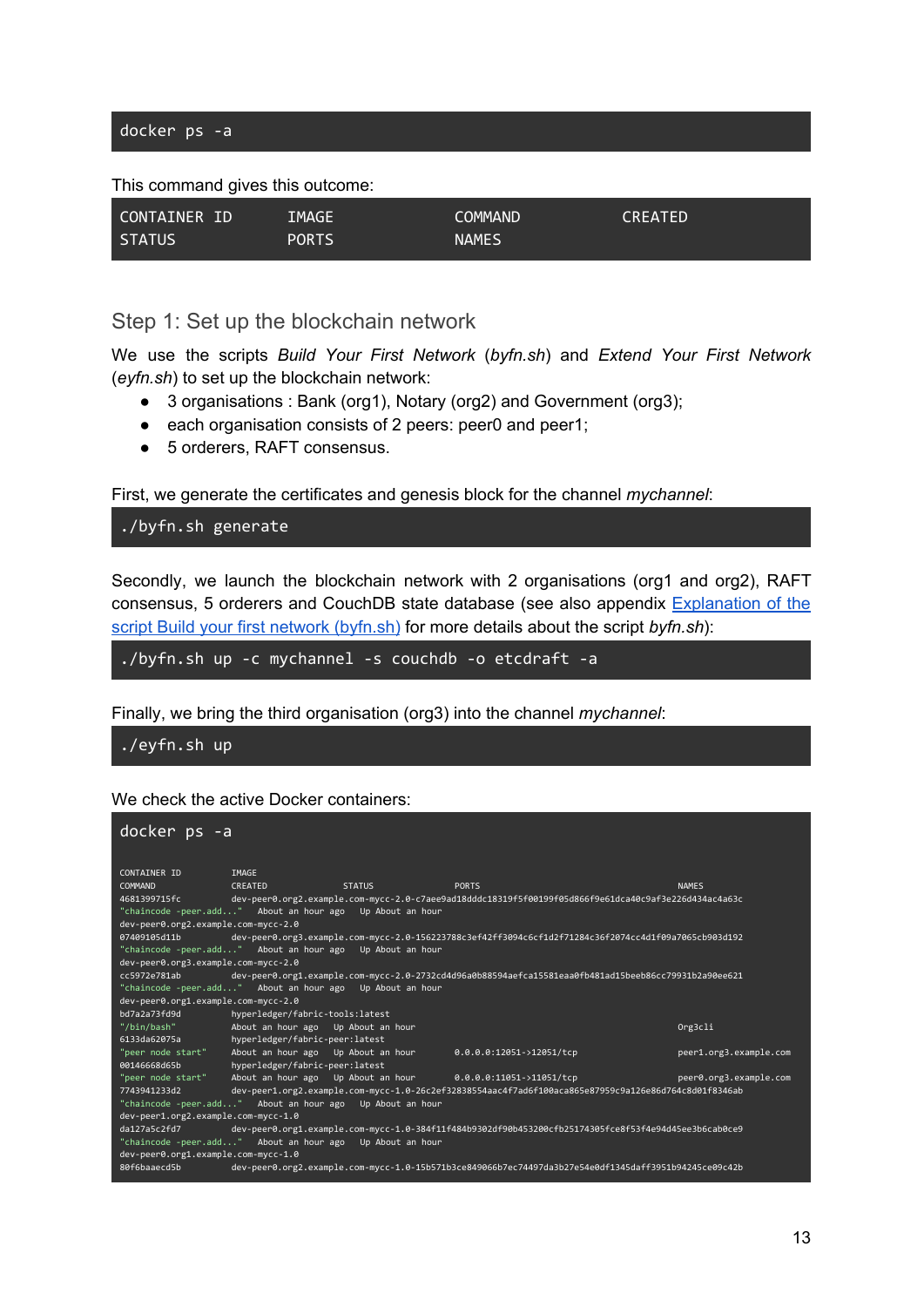| dev-peer0.org2.example.com-mycc-1.0 | "chaincode -peer.add" About an hour ago Up About an hour |                                            |                        |
|-------------------------------------|----------------------------------------------------------|--------------------------------------------|------------------------|
| ee43baeb474f                        | hyperledger/fabric-tools:latest                          |                                            |                        |
| "/bin/bash"                         | About an hour ago Up About an hour                       |                                            | c1i                    |
| 09541f67dad6                        | hyperledger/fabric-peer:latest                           |                                            |                        |
| "peer node start"                   | About an hour ago Up About an hour                       | 0.0.0.0:9051->9051/tcp                     | peer0.org2.example.com |
| 9358ee49dc1d                        | hyperledger/fabric-peer:latest                           |                                            |                        |
| "peer node start"                   | About an hour ago Up About an hour                       | 0.0.0.0:7051->7051/tcp                     | peer0.org1.example.com |
| 0113905730de                        | hyperledger/fabric-peer:latest                           |                                            |                        |
| "peer node start"                   | About an hour ago Up About an hour                       | 0.0.0.0:10051->10051/tcp                   | peer1.org2.example.com |
| d121294c80b3                        | hyperledger/fabric-peer:latest                           |                                            |                        |
| "peer node start"                   | About an hour ago Up About an hour                       | $0.0.0.0.8051 - > 8051/$ tcp               | peer1.org1.example.com |
| defeb9e600da                        | hyperledger/fabric-orderer:latest                        |                                            |                        |
| "orderer"                           | About an hour ago Up About an hour                       | 0.0.0.0:11050->7050/tcp                    | orderer5.example.com   |
| 1346197cfe74                        | hyperledger/fabric-couchdb                               |                                            |                        |
|                                     | "tini -- /docker-ent" About an hour ago Up About an hour | 4369/tcp, 9100/tcp, 0.0.0.0:7984->5984/tcp | couchdb2               |
| 36c9ae92866a                        | hyperledger/fabric-orderer:latest                        |                                            |                        |
| "orderer"                           | About an hour ago Up About an hour                       | 0.0.0.0:10050->7050/tcp                    | orderer4.example.com   |
| 1d10f498709c                        | hyperledger/fabric-couchdb                               |                                            |                        |
| "tini -- /docker-ent"               | About an hour ago Up About an hour                       | 4369/tcp, 9100/tcp, 0.0.0.0:8984->5984/tcp | couchdb3               |
| 097e7e54ed12                        | hyperledger/fabric-couchdb                               |                                            |                        |
|                                     | "tini -- /docker-ent" About an hour ago Up About an hour | 4369/tcp, 9100/tcp, 0.0.0.0:6984->5984/tcp | couchdb1               |
| bfc42461e3ab                        | hyperledger/fabric-orderer:latest                        |                                            |                        |
| "orderer"                           | About an hour ago Up About an hour                       | 0.0.0.0:7050->7050/tcp                     | orderer.example.com    |
| a00853e27119                        | hyperledger/fabric-couchdb                               |                                            |                        |
| "tini -- /docker-ent"               | About an hour ago Up About an hour                       | 4369/tcp, 9100/tcp, 0.0.0.0:5984->5984/tcp | couchdb0               |
| 341c1c3cefbc                        | hyperledger/fabric-orderer:latest                        |                                            |                        |
| "orderer"                           | About an hour ago Up About an hour                       | 0.0.0.0:8050->7050/tcp                     | orderer2.example.com   |
| 5c306b70a3c6                        | hyperledger/fabric-orderer:latest                        |                                            |                        |
| "orderer"                           | About an hour ago Up About an hour                       | 0.0.0.0:9050->7050/tcp                     | orderer3.example.com   |
|                                     |                                                          |                                            |                        |

### <span id="page-14-0"></span>Step 2: Install and instantiate the chaincode

#### <span id="page-14-1"></span>Private data collections definition

In the file *collections\_config.json*, we define two private data collections:

- *collectionLoanPrivateInfo*: can be seen and edited only by the Bank (Org1) and the Notary (Org2). It contains the "private" information about the mortgage loan that should be accessible only by the Bank and the Notary involved with this loan, not by any third party (e.g. the Government). For our POC, we assumed that the loan value, currency and interest rate were private information.
- *collectionLoans*: can be seen and modified by the Bank, Notary and Government organisations (Org1, Org2, Org3). It includes "public" information such as the issuer, buyer (lender) and notary names, the start and end dates of the loan, etc. We could also record this information on the public world state instead of in a private data collection, since this information should be accessible by any organisation connected to the blockchain network.

Both collections also contain a unique ID (UID) for each loan. This enables the *readLoan* function to query both "private" and "public" information based on this UID.

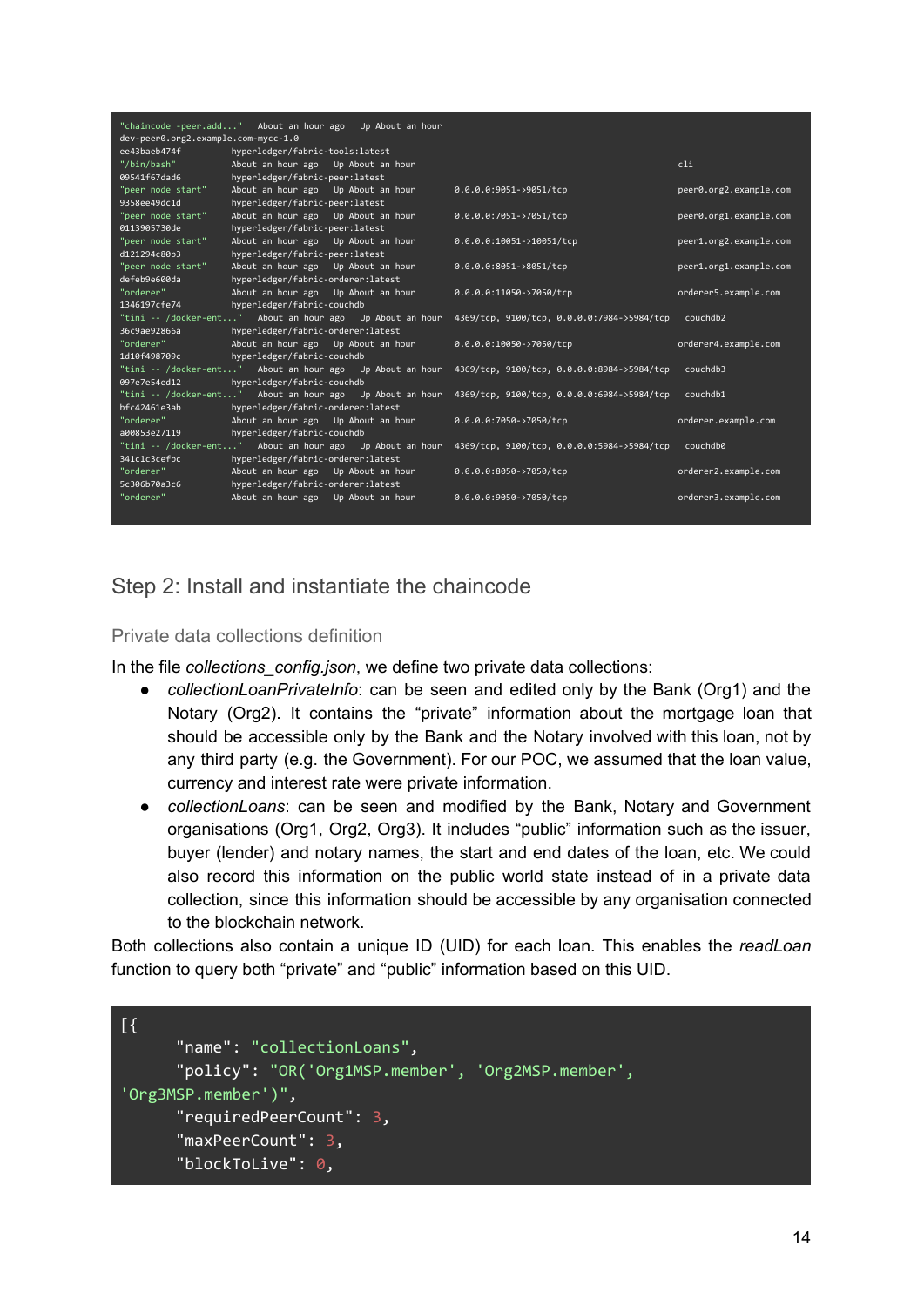```
"memberOnlyRead": true
      },
      {
      "name": "collectionLoanPrivateInfo",
      "policy": "OR('Org1MSP.member', 'Org2MSP.member')",
      "requiredPeerCount": 3,
      "maxPeerCount": 3,
      "blockToLive": 0,
      "memberOnlyRead": true
      }
]
```
#### <span id="page-15-0"></span>**Chaincode**

We highlight below four aspects of the chaincode *mortgageregister* defined in the file *mortgageRegister\_chaincode.go*:

- the dependency with the Client Identity Chaincode Library (cid);
- the structures representing the loan asset;
- the functions to issue a loan, read a loan, and change its status;
- the transient data.

More details can be found in the comments of the file *mortgageRegister\_chaincode.go*.

#### *Client Identity Chaincode Library*

We import the Client Identity Chaincode Library $6$  (cid) to identify the client invoking the chaincode and make access control decisions based on the client identity's MSP (Membership Service Provider) ID:



More specifically, we use the function *GetMSPID* from this library in two functions of our chaincode:

- in *issueLoan* to define the issuer of the new loan;
- in *changeLoanStatus* to ensure that only the authorized organisation (notary or bank) change the status of the loan.

#### *Structures*

We define two structures representing the "public" and "private" information of a loan asset:



<sup>6</sup> https://github.com/hyperledger/fabric/tree/release-1.1/core/chaincode/lib/cid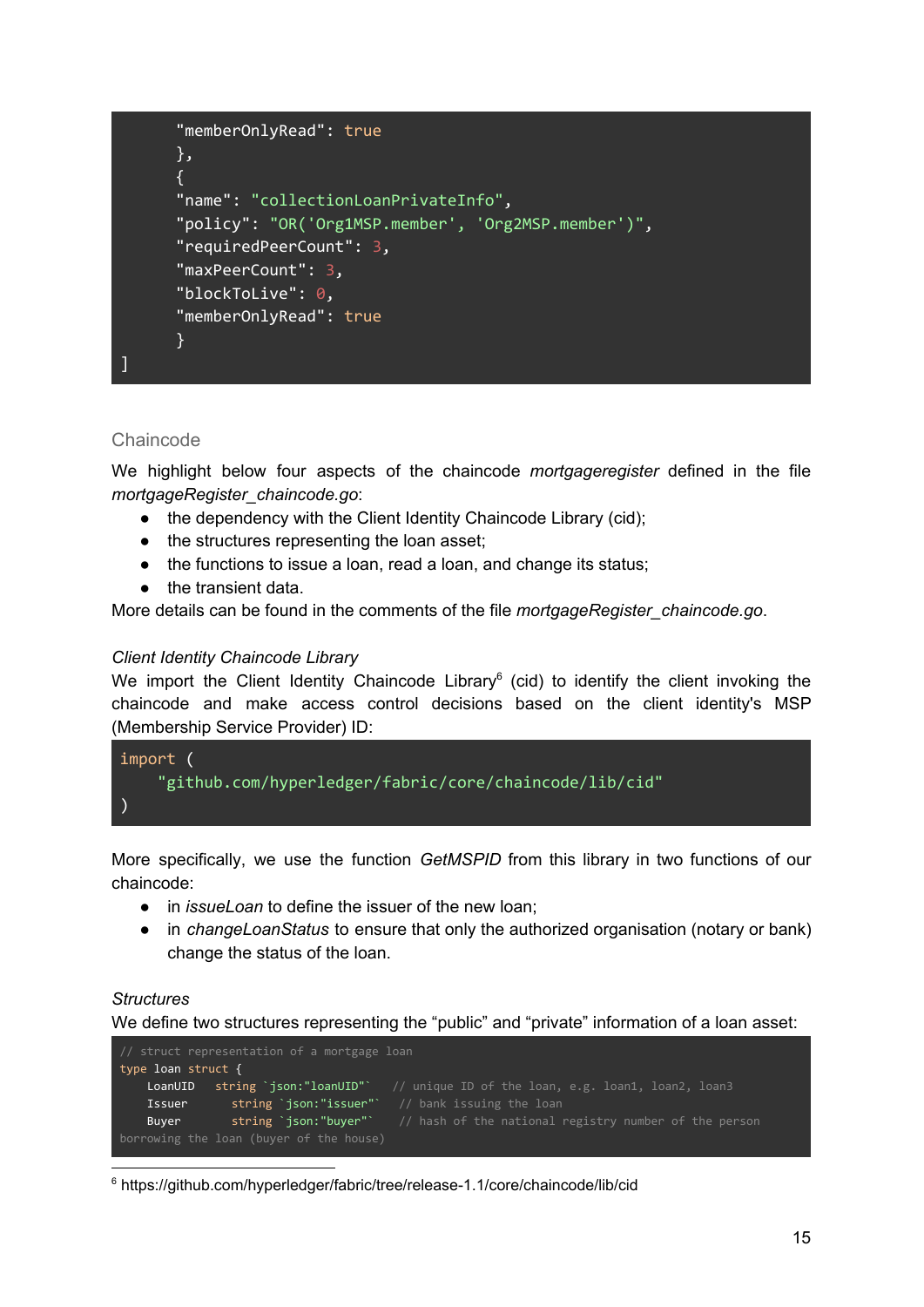```
Notary string `json:"notary" // notary of the buyer
   Status string `json:"status"` // status of the loan
   StartDate string `json:"startDate"` // start date of the loan, e.g. 31/01/2020
   EndDate string `json:"endDate"` // end date of the loan, e.g. 31/01/2040
}
in the loan
type loanPrivateInfo struct {
    LoanUID   string `json:"loanUID"`     // unique ID of the loan, e.g. loan1, loan2, loan3
    LoanValue int `json:"loanValue"` // mortgage loan value (eg 300000)
   Currency string json:"currency" // mortgage loan value (eg 500000)<br>The currency of the currency of the currency (eg EUR)
   InterestRate float64 `json:"interestRate"` // mortgage loan interest rate (eg 0.02)
}
```
#### *Functions*

We implement the business logic in our chaincode mainly with three functions:

- *issueLoan*: to create a new mortgage loan asset and store it into chaincode private states;
- *readLoan*: to read a loan from chaincode state for a specific private data collection (*collectionLoans* or *collectionLoanPrivateInfo*);
- *changeLoanStatus* change the status of a loan to a new status

#### *Transient map*

During the invocation of the transactions *issueLoan* and *changeLoanStatus*, the private data (e.g. loan value, status) are sent in a transient field (transient map of arguments in JSON encoding) to the endorsing peers part of authorized organisations of the private data collection. These peers simulate the transaction and store the private data in a *transient data store*, i.e. a temporary local storage.

For instance, to create a new loan, we invoke *issueLoan* and pass the transient field *{"loan": { "loanUID": "loan1", ..., "interestRate": 5 }}* :

```
export LOAN=$(echo -n
```

```
"{\"loanUID\":\"loan1\",\"buyer\":\"thomas\",\"notary\":\"Org2\",\"start
Date\":\"26-12-2020\",\"endDate\":\"26-12-2040\",\"loanValue\":100000,\"
currency\":\"EUR\",\"interestRate\":5}" | base64 | tr -d \\n)
peer chaincode invoke -o orderer.example.com:7050 --tls --cafile
/opt/gopath/src/github.com/hyperledger/fabric/peer/crypto/ordererOrganiz
ations/example.com/orderers/orderer.example.com/msp/tlscacerts/tlsca.exa
mple.com-cert.pem -C mychannel -n mortgageregister -c
'\{\text{``Args''}:['issueloan'']\}' --transient "\{\text{``Ioan}\text{``}: \text{``$LOAN\$''}\}''
```
<span id="page-16-0"></span>Install chaincode on all peers of org1 and org2

Firstly, we enter the CLI container for org1 and org2:

docker exec -it cli bash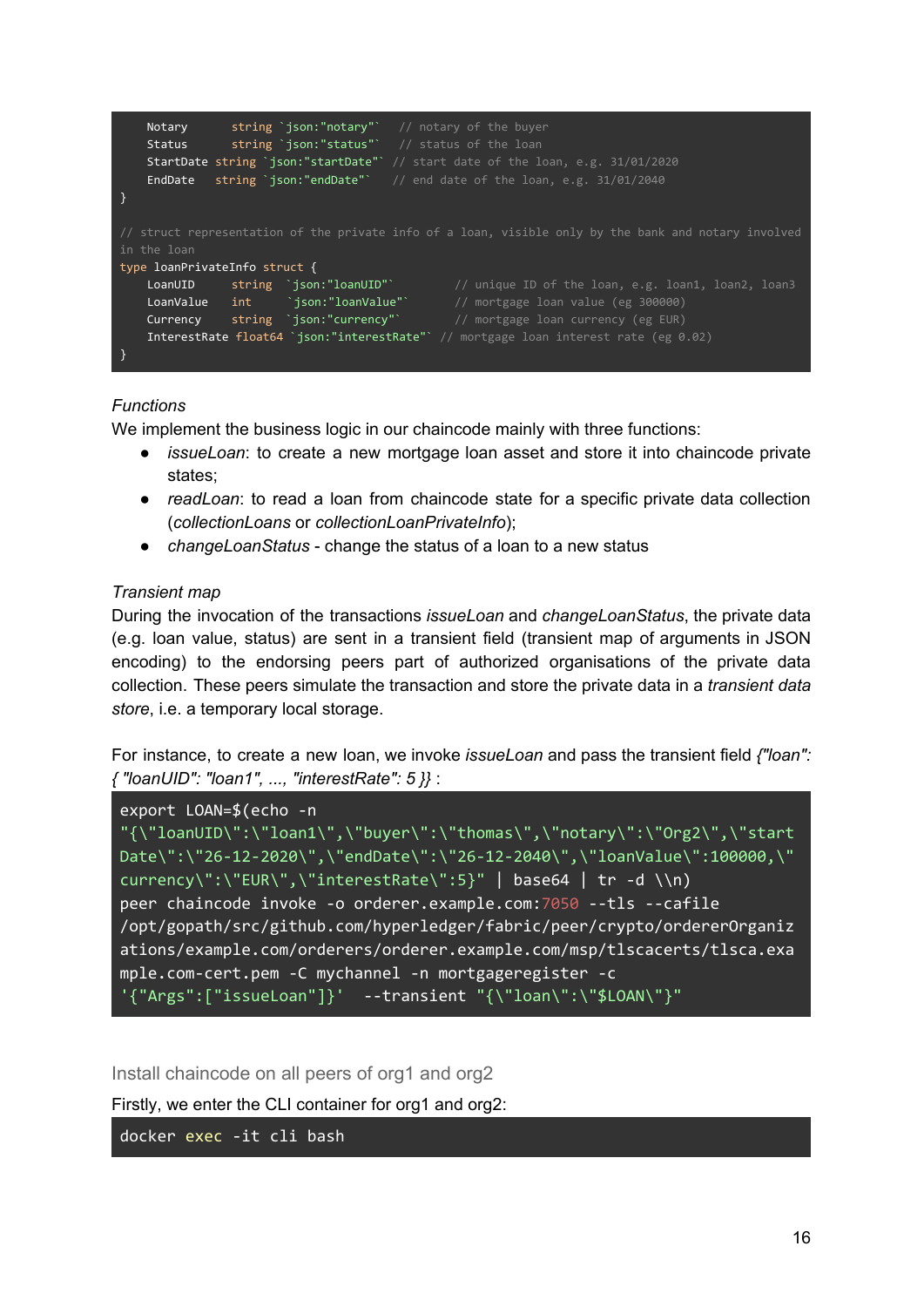By default, we are connected with the peer0 of org1. We install the chaincode *mortgageregister* on this peer:

```
peer chaincode install -n mortgageregister -v 1.0 -p
github.com/chaincode/mortgageregister/go/
```
Secondly, we move to peer1 of org1 and install the chaincode:

```
export CORE PEER ADDRESS=peer1.org1.example.com:8051
peer chaincode install -n mortgageregister -v 1.0 -p
github.com/chaincode/mortgageregister/go/
```
Thirdly, we move to peer0 of org2:

```
export CORE_PEER_LOCALMSPID=Org2MSP
export
PEER0_ORG2_CA=/opt/gopath/src/github.com/hyperledger/fabric/peer/crypto/
peerOrganizations/org2.example.com/peers/peer0.org2.example.com/tls/ca.c
rt
export CORE PEER TLS ROOTCERT FILE=$PEER0 ORG2 CA
export
CORE_PEER_MSPCONFIGPATH=/opt/gopath/src/github.com/hyperledger/fabric/pe
er/crypto/peerOrganizations/org2.example.com/users/Admin@org2.example.co
m/msp
export CORE_PEER_ADDRESS=peer0.org2.example.com:9051
```
where we install the chaincode:

```
peer chaincode install -n mortgageregister -v 1.0 -p
github.com/chaincode/mortgageregister/go/
```
Finally, we move to peer1 of org2 and install the chaincode:

```
export CORE_PEER_ADDRESS=peer1.org2.example.com:10051
peer chaincode install -n mortgageregister -v 1.0 -p
github.com/chaincode/mortgageregister/go/
```
<span id="page-17-0"></span>Install chaincode on all peers of org3

We exit the CLI container of org1 and org2 and enter the Org3-specific CLI container for org3:

exit docker exec -it Org3cli bash

By default, we are connected with the peer0 of org3. We install the chaincode on this peer:

peer chaincode install -n mortgageregister -v 1.0 -p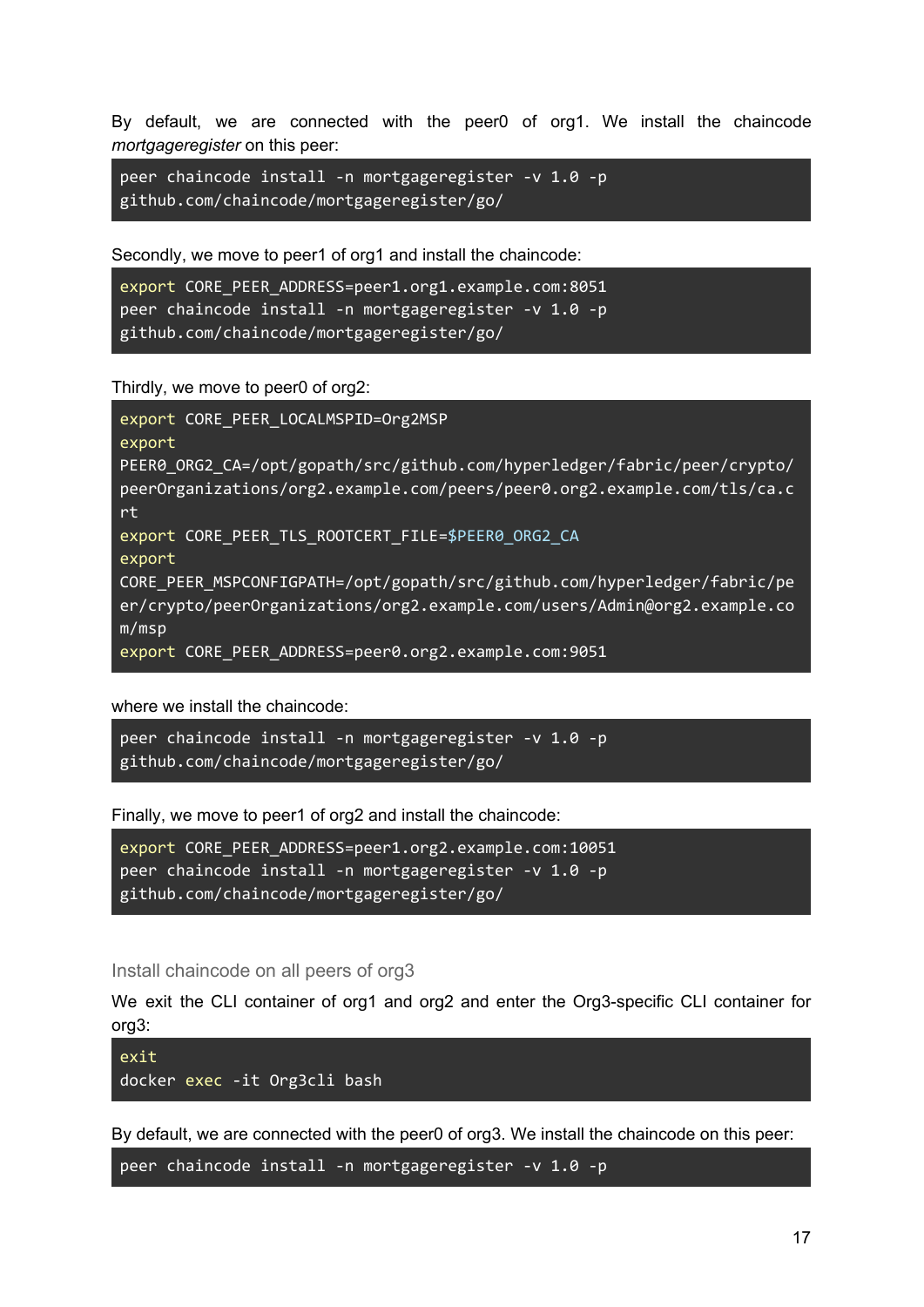#### github.com/chaincode/mortgageregister/go/

Eventually, we move to peer1 of org3 and install the chaincode:

| export                                                                     |
|----------------------------------------------------------------------------|
| CORE PEER TLS ROOTCERT_FILE=/opt/gopath/src/github.com/hyperledger/fabri   |
| $c/peer/crypto/peerOrganizations/org3. example.com/peers/peer1.org3.exam1$ |
| e.com/tls/ca.crt                                                           |
| export CORE PEER ADDRESS=peer1.org3.example.com:12051                      |
| peer chaincode install -n mortgageregister -v 1.0 -p                       |
| github.com/chaincode/mortgageregister/go/                                  |

<span id="page-18-0"></span>Instantiate chaincode on channel mychannel

We exit the Org3 CLI container and enter into the CLI container of Org1 and Org2:



Then, we instantiate the chaincode *mortgageregister* on the channel *mychannel*:

| export                                                                    |
|---------------------------------------------------------------------------|
| ORDERER_CA=/opt/gopath/src/github.com/hyperledger/fabric/peer/crypto/ord  |
| ererOrganizations/example.com/orderers/orderer.example.com/msp/tlscacert  |
| s/tlsca.example.com-cert.pem                                              |
| peer chaincode instantiate -o orderer.example.com:7050 --tls --cafile     |
| \$ORDERER CA -C mychannel -n mortgageregister -v 1.0 -c                   |
| '{"Args":["init"]}' -P "OR('Org1MSP.member','Org2MSP.member')"            |
| --collections-config                                                      |
| \$GOPATH/src/github.com/chaincode/mortgageregister/collections_config.jso |
| $\mathsf{n}$                                                              |

#### <span id="page-18-1"></span>Step 3a: Invoke and query the chaincode with the Fabric CLI

In the current step, we invoke and query the chaincode with the Fabric CLI container for different transactions:

- *issueLoan*: allows the Bank (Org1) to issue the loan *loan1*;
- *readLoan*: allows the Bank (Org1), the Notary (Org2) and the Government (Org3) to query the information of a specific loan (*loan1*);
- *changeLoanStatus*: allows the Bank (Org1) and the Notary (Org2) to change the status of the loan *loan1*.

These invocations and queries allow us to check that the blockchain network and chaincode work correctly. However, these invocations can (should) be done from the Client application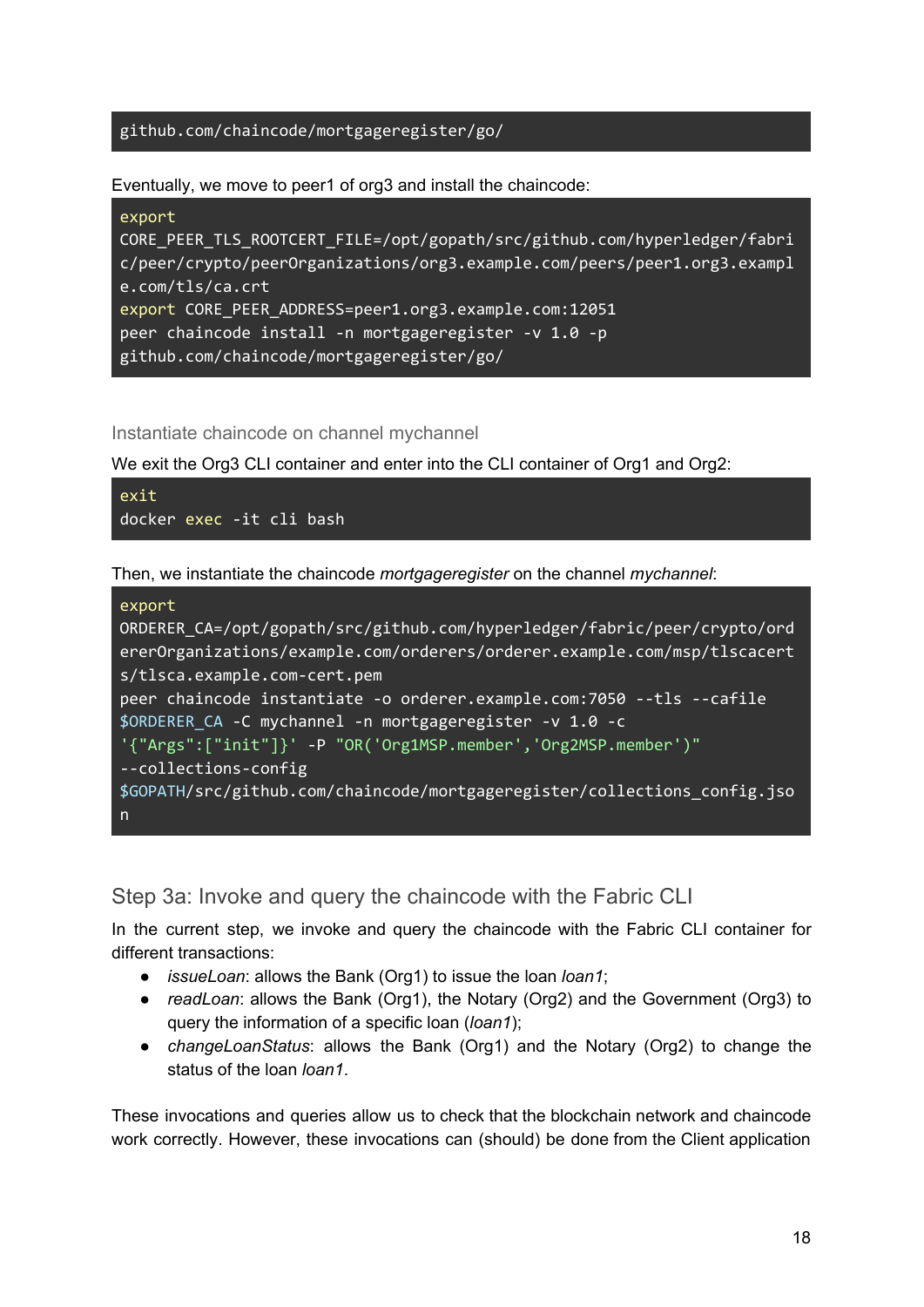(see Step 3b: Invoke [transactions](#page-25-0) from the Client application (front-end and back-end) below).

<span id="page-19-0"></span>issueLoan

<span id="page-19-1"></span>Chaincode invoked by the Bank (org1.peer0)

Since only the Bank can issue a loan, we connect with peer0 of Org1:

| export CORE_PEER_ADDRESS=peer0.org1.example.com:7051<br>export CORE_PEER_LOCALMSPID=Org1MSP                                                                |
|------------------------------------------------------------------------------------------------------------------------------------------------------------|
| export                                                                                                                                                     |
| CORE_PEER_TLS_ROOTCERT_FILE=/opt/gopath/src/github.com/hyperledger/fabri<br>c/peer/crypto/peerOrganizations/org1.example.com/peers/peer0.org1.exampl       |
| e.com/tls/ca.crt<br>export                                                                                                                                 |
| CORE PEER MSPCONFIGPATH=/opt/gopath/src/github.com/hyperledger/fabric/pe<br>er/crypto/peerOrganizations/org1.example.com/users/Admin@org1.example.co       |
| m/msp<br>export                                                                                                                                            |
| PEER0_ORG1_CA=/opt/gopath/src/github.com/hyperledger/fabric/peer/crypto/<br>peerOrganizations/org1.example.com/peers/peer0.org1.example.com/tls/ca.c<br>rt |

Then, we issue a new loan *loan1*:

```
export LOAN=$(echo -n
"{\"loanUID\":\"loan1\",\"buyer\":\"thomas\",\"notary\":\"Org2\",\"start
Date\":\"26-12-2020\",\"endDate\":\"26-12-2040\",\"loanValue\":100000,\"
currency\":\"EUR\",\"interestRate\":5}" | base64 | tr -d \\n)
peer chaincode invoke -o orderer.example.com:7050 --tls --cafile
/opt/gopath/src/github.com/hyperledger/fabric/peer/crypto/ordererOrganiz
ations/example.com/orderers/orderer.example.com/msp/tlscacerts/tlsca.exa
mple.com-cert.pem -C mychannel -n mortgageregister -c
'\{\text{Trags}":["issueloan"]\}' --transient "\{\text{Trao}:\text{Trao}:\text{Trao}:\text{Trao}:\text{Trao}:\text{Trao}:\text{Trao}:\text{Trao}:\text{Trao}:\text{Trao}:\text{Trao}:\text{Trao}:\text{Trao}:\text{Trao}:\text{Trao}:\text{Trao}:\text{Trao}:\text{Trao}:\text{Trao}:\text{Trao}:\text{Trao}:\text{Trao}:\text{Trao}:\text{Trao}:\text{Trao}:\text{Trao}:\text{Trao}:\text{Trao}:\text{Trao}:\text{Trao}:\text{Trao}
```
<span id="page-19-2"></span>readLoan

<span id="page-19-3"></span>Chaincode queried by the Bank (org1.peer0)

First, we query the data about *loan1* from the private data collection *collectionLoans*:

```
peer chaincode query -C mychannel -n mortgageregister -c
'{"Args":["readLoan","loan1", "collectionLoans"]}'
```
and we receive then the following data: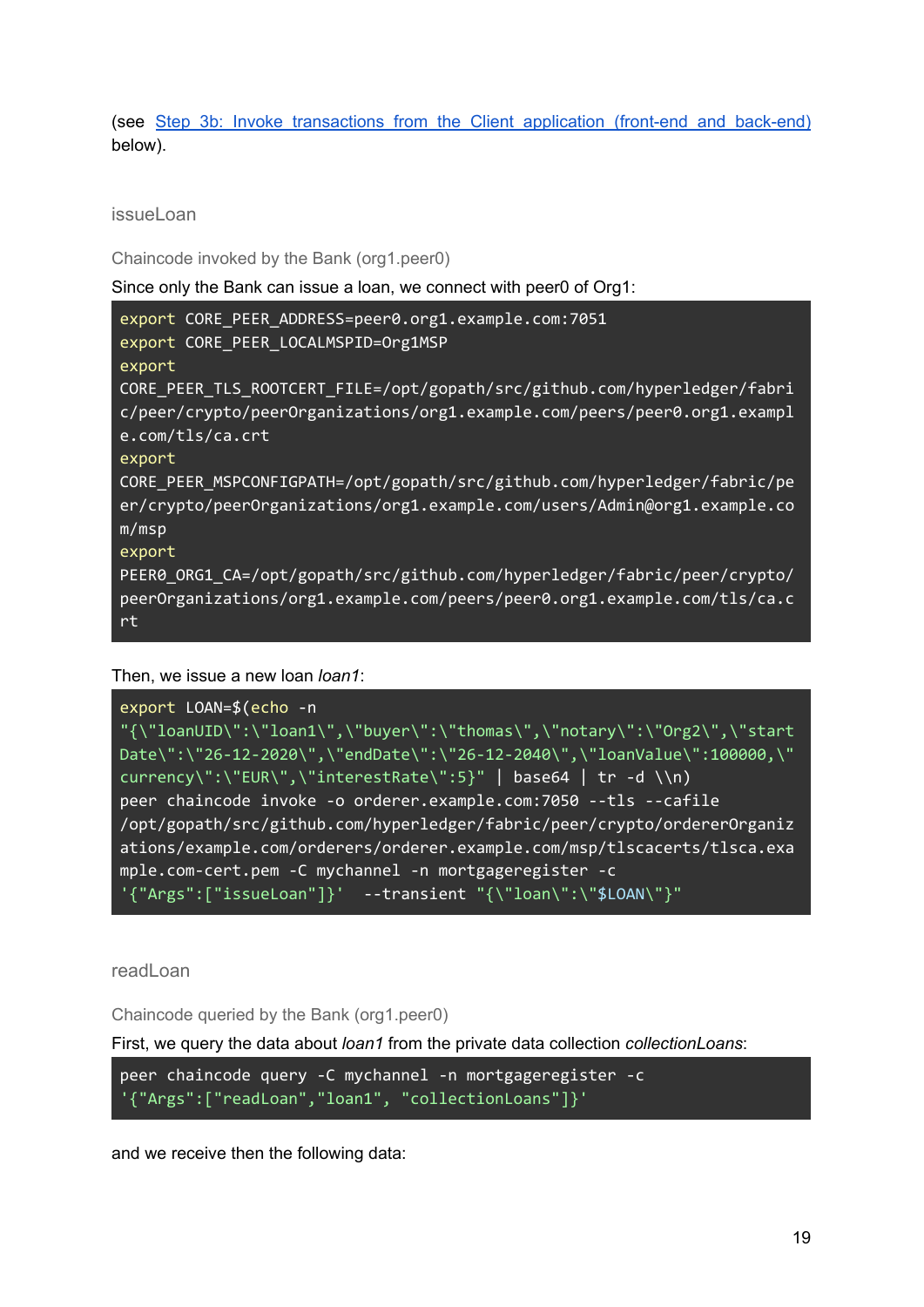{"buyer":"thomas","endDate":"26-12-2040","issuer":"Org1","loanUID":"loan 1","notary":"Org2","startDate":"26-12-2020","status":"issued"}

Secondly, we query the data about *loan1* from the private data collection *collectionLoanPrivateInfo*:

```
peer chaincode query -C mychannel -n mortgageregister -c
'{"Args":["readLoan","loan1", "collectionLoanPrivateInfo"]}'
```
and we receive then the following data:

```
{"currency":"EUR","interestRate":5,"loanUID":"loan1","loanValue":100000}
```
<span id="page-20-0"></span>Chaincode queried by the Notary (org2.peer0)

We connect to the Notary (Org2, peer0) and perform similar commands to receive the information about the loan *loan1*:

● connect to org2.peer0:

```
export CORE_PEER_LOCALMSPID=Org2MSP
export
PEER0_ORG2_CA=/opt/gopath/src/github.com/hyperledger/fabric/peer/crypto/
peerOrganizations/org2.example.com/peers/peer0.org2.example.com/tls/ca.c
rt
export CORE PEER TLS ROOTCERT FILE=$PEER0 ORG2 CA
export
CORE_PEER_MSPCONFIGPATH=/opt/gopath/src/github.com/hyperledger/fabric/pe
er/crypto/peerOrganizations/org2.example.com/users/Admin@org2.example.co
m/msp
export CORE_PEER_ADDRESS=peer0.org2.example.com:9051
```
● invoke *readLoan* for collection *collectionLoans*:

```
peer chaincode query -C mychannel -n mortgageregister -c
'{"Args":["readLoan","loan1", "collectionLoans"]}'
>
{"buyer":"thomas","endDate":"26-12-2040","issuer":"Org1","loanUID":"loan
1","notary":"Org2","startDate":"26-12-2020","status":"issued"}
```
● invoke *readLoan* for collection *collectionLoanPrivateInfo*:

```
peer chaincode query -C mychannel -n mortgageregister -c
'{"Args":["readLoan","loan1", "collectionLoanPrivateInfo"]}'
\mathbf{v}{"currency":"EUR","interestRate":5,"loanUID":"loan1","loanValue":100000}
```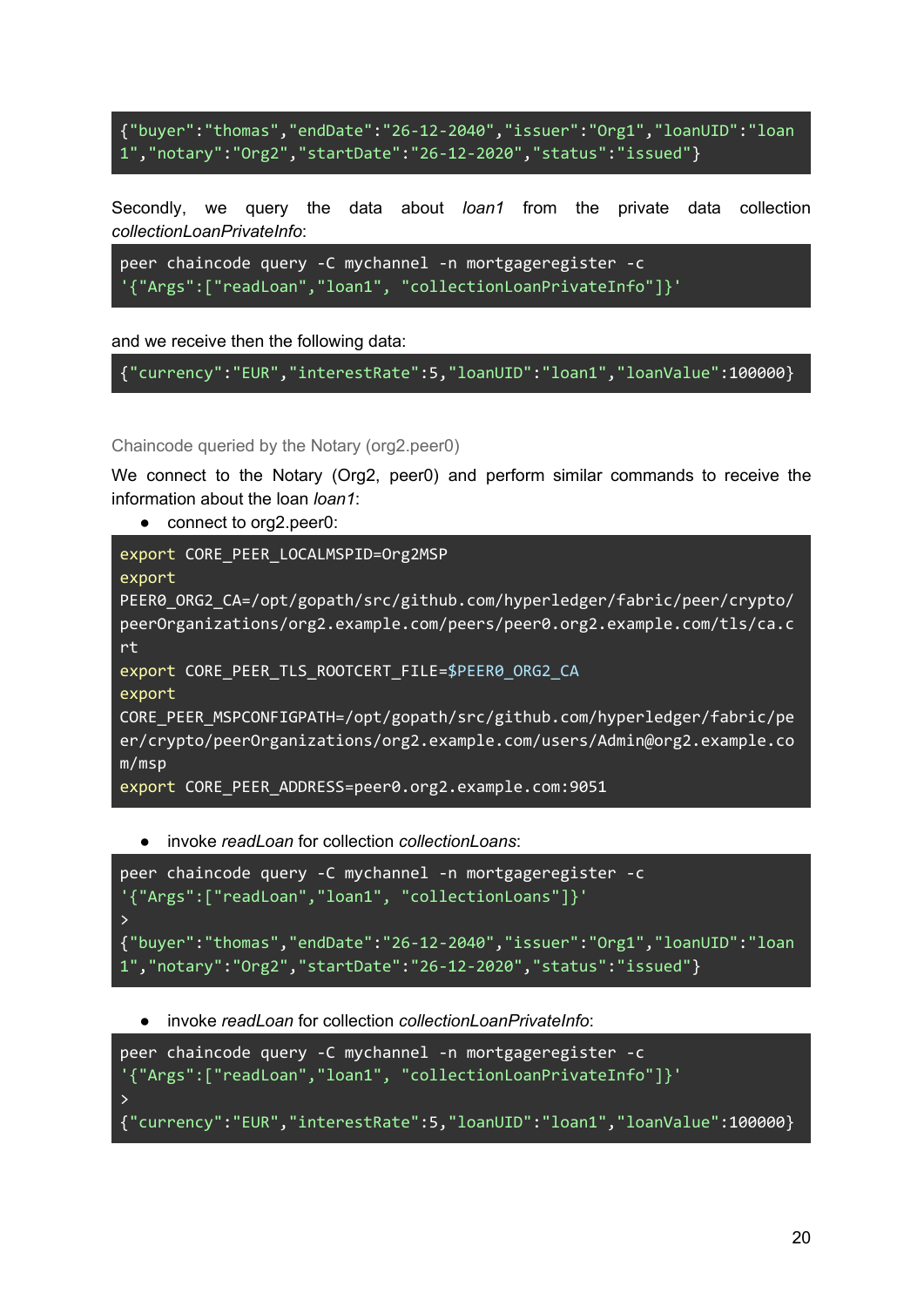<span id="page-21-0"></span>changeLoanStatus

<span id="page-21-1"></span>Chaincode invoked by the Notary (org2.peer0) to change the loan status from "issued" to "active"

As Notary, we want to change the status of the loan *loan1* from *issued* to *active*. Therefore, we define a new variable *NEWLOANSTATUS* and pass it as transient data (with *loan\_status* as key) when we submit the transaction *changeLoanStatus*:

```
export NEWLOANSTATUS=$(echo -n
"\{\lceil\loanUID\":\"loan1\",\"status\":\"active\"}" | base64 | tr -d \\n)
peer chaincode invoke -o orderer.example.com:7050 --tls --cafile
/opt/gopath/src/github.com/hyperledger/fabric/peer/crypto/ordererOrganiz
ations/example.com/orderers/orderer.example.com/msp/tlscacerts/tlsca.exa
mple.com-cert.pem -C mychannel -n mortgageregister -c
'{"Args":["changeLoanStatus"]}' --transient
"{\"loan_status\":\"$NEWLOANSTATUS\"}"
```
To check if the status has been correctly adapted, we query the chaincode for the loan *loan1* on the ledger with a *readLoan* transaction:

```
peer chaincode query -C mychannel -n mortgageregister -c
'{"Args":["readLoan","loan1", "collectionLoans"]}'
\rightarrow{"buyer":"thomas","endDate":"26-12-2040","issuer":"Org1","loanUID":"loan
1","notary":"Org2","startDate":"26-12-2020","status":"active"}
```
<span id="page-21-2"></span>Chaincode invoked by the Notary (org2.peer0) to change the loan status from "active" to "inactive"

As Notary, we apply similar commands to change the status of the loan *loan1* from *active* to *inactive*:

```
export NEWLOANSTATUS=$(echo -n
"\{\lceil\loanUID\":\"loan1\",\"status\":\"inactive\"}" | base64 | tr -d \\n)
peer chaincode invoke -o orderer.example.com:7050 --tls --cafile
/opt/gopath/src/github.com/hyperledger/fabric/peer/crypto/ordererOrganiz
ations/example.com/orderers/orderer.example.com/msp/tlscacerts/tlsca.exa
mple.com-cert.pem -C mychannel -n mortgageregister -c
'{"Args":["changeLoanStatus"]}' --transient
"{\"loan_status\":\"$NEWLOANSTATUS\"}"
```
Then, we query the chaincode to check if the status has been correctly adapted:

```
peer chaincode query -C mychannel -n mortgageregister -c
'{"Args":["readLoan","loan1", "collectionLoans"]}'
>
```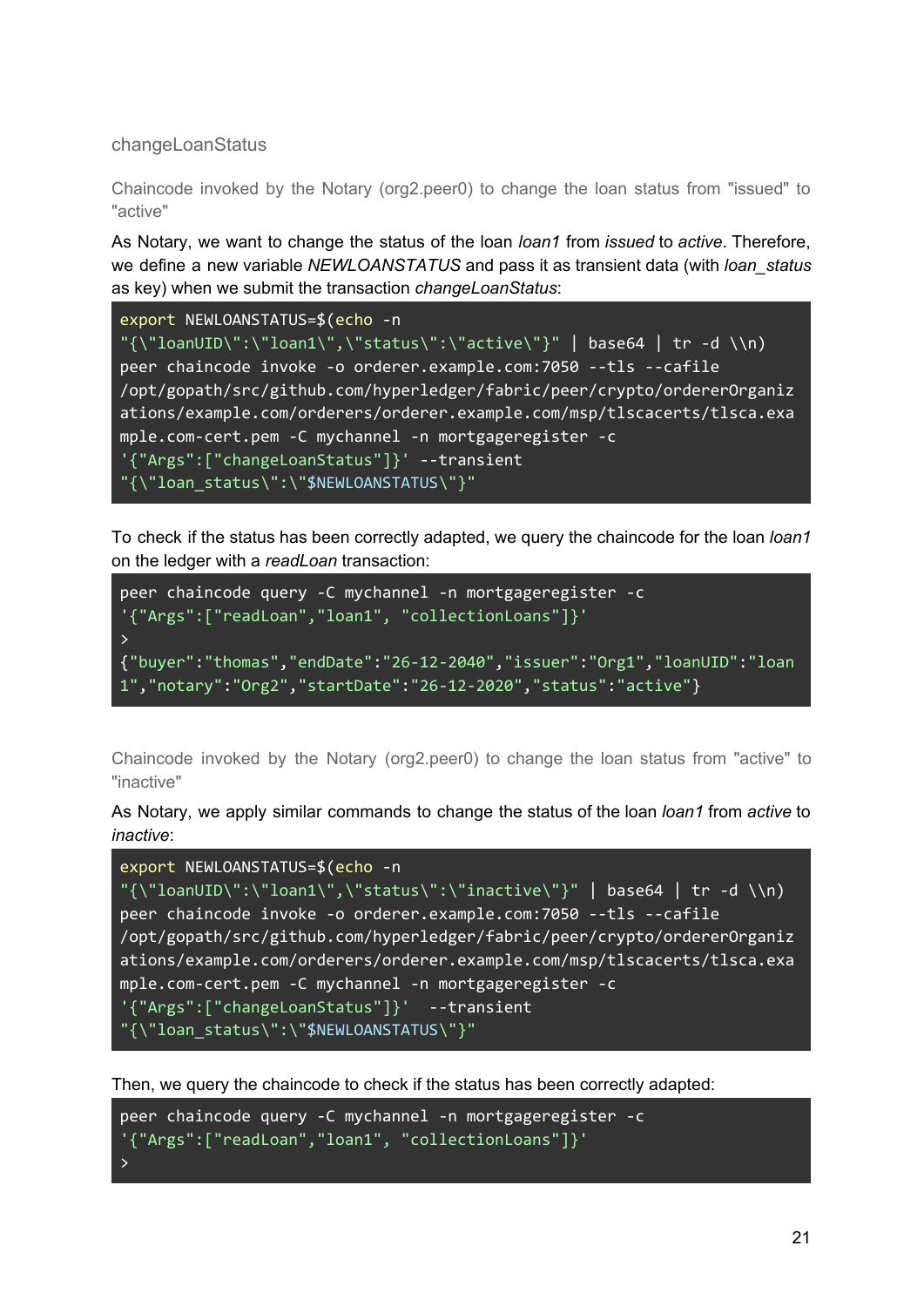```
{"buyer":"thomas","endDate":"26-12-2040","issuer":"Org1","loanUID":"loan
1","notary":"Org2","startDate":"26-12-2020","status":"inactive"}
```
<span id="page-22-0"></span>Chaincode invoked by the Notary (org2.peer0) to change the loan status from "inactive" to "issued"

As Notary, we try to change the status of the loan to a wrong status, e.g. from *inactive* to *issued*. Since this in not allowed by the chaincode, this generates an error:

| export NEWLOANSTATUS=\$(echo -n                                          |
|--------------------------------------------------------------------------|
| "{\"loanUID\":\"loan1\",\"status\":\"issued\"}"   base64   tr -d \\n)    |
| peer chaincode invoke -o orderer.example.com:7050 --tls --cafile         |
| /opt/gopath/src/github.com/hyperledger/fabric/peer/crypto/orderer0rganiz |
| ations/example.com/orderers/orderer.example.com/msp/tlscacerts/tlsca.exa |
| mple.com-cert.pem -C mychannel -n mortgageregister -c                    |
| $'$ {"Args":["changeLoanStatus"]}' --transient                           |
| "{\"loan status\":\"\$NEWLOANSTATUS\"}"                                  |
| $\rightarrow$                                                            |
| Error: endorsement failure during invoke. response: status:500           |
| message:"New status must be 'active', 'inactive' or 'cancelled'. New     |
| status proposed is: issued"                                              |

<span id="page-22-1"></span>Chaincode invoked by the Notary (org2.peer0) to change the loan status from "inactive" to "active"

We observe a similar error when we try to change the status from *inactive* to *active*, an update not allowed by the chaincode:

```
export NEWLOANSTATUS=$(echo -n
"\{\T{10anUID\}":\T{10an1\}",\T{10an1\}":\T{10an2\}peer chaincode invoke -o orderer.example.com:7050 --tls --cafile
/opt/gopath/src/github.com/hyperledger/fabric/peer/crypto/ordererOrganiz
ations/example.com/orderers/orderer.example.com/msp/tlscacerts/tlsca.exa
mple.com-cert.pem -C mychannel -n mortgageregister -c
'{"Args":["changeLoanStatus"]}' --transient
"{\"loan_status\":\"$NEWLOANSTATUS\"}"
\mathcal{P}Error: endorsement failure during invoke. response: status:500
message:"Only 'issued' loan can be changed to 'active'. New status
is:active, but current status is: inactive"
```
<span id="page-22-2"></span>Chaincode invoked by the Bank (org1.peer0) to change the loan status from "inactive" to "cancelled"

We connect to one of the Bank's peers (org1.peer0) and try to change the status from the loan from *inactive* to *cancelled*: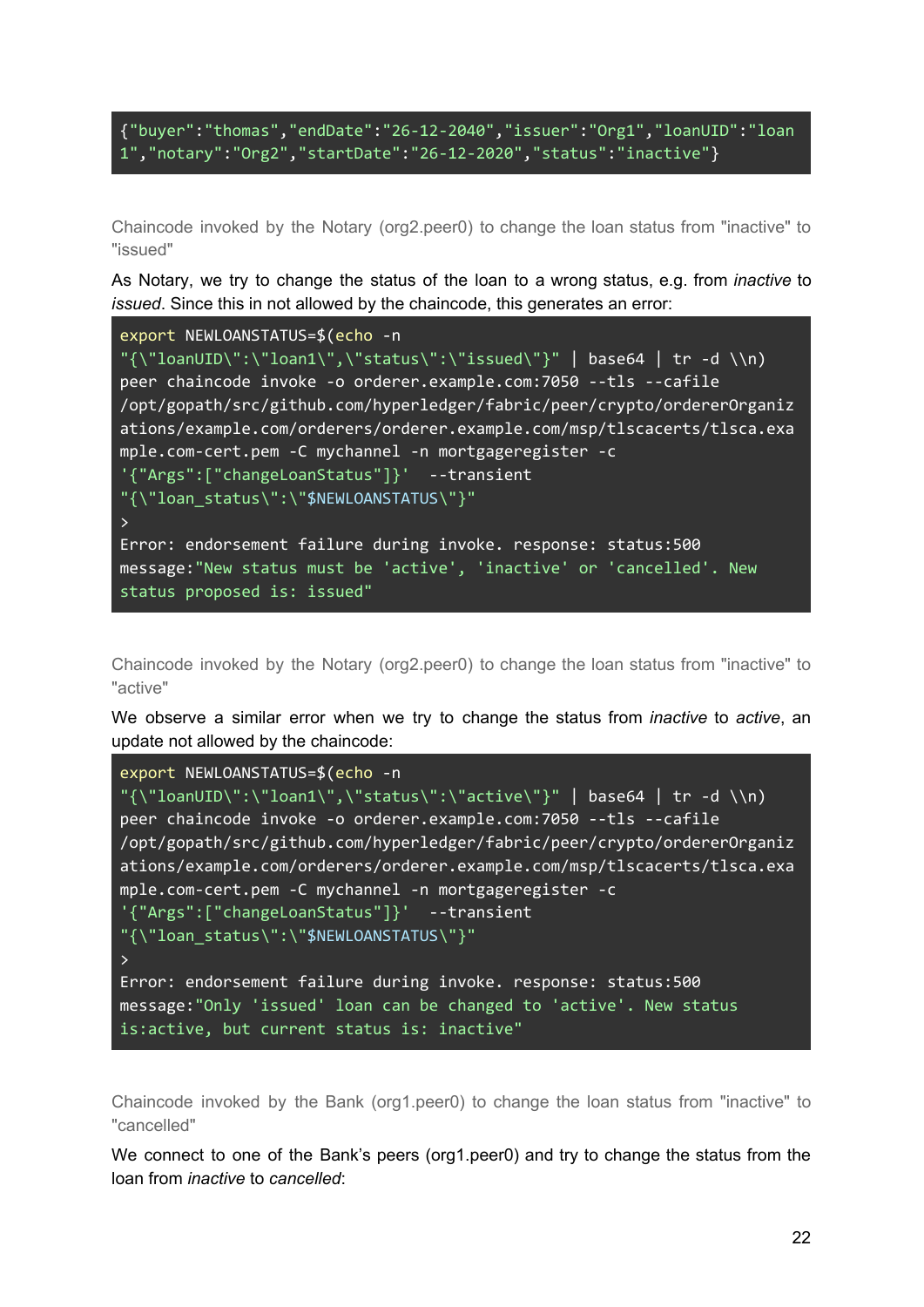| export CORE PEER ADDRESS=peer0.org1.example.com:7051<br>export CORE_PEER_LOCALMSPID=Org1MSP                                                                                           |
|---------------------------------------------------------------------------------------------------------------------------------------------------------------------------------------|
| export<br>CORE PEER TLS ROOTCERT FILE=/opt/gopath/src/github.com/hyperledger/fabri<br>c/peer/crypto/peerOrganizations/org1.example.com/peers/peer0.org1.exampl<br>$e.com/tls/ca.$ crt |
| export<br>CORE PEER MSPCONFIGPATH=/opt/gopath/src/github.com/hyperledger/fabric/pe<br>er/crypto/peerOrganizations/org1.example.com/users/Admin@org1.example.co<br>m/msp               |
| export<br>PEER0_ORG1_CA=/opt/gopath/src/github.com/hyperledger/fabric/peer/crypto/<br>peerOrganizations/org1.example.com/peers/peer0.org1.example.com/tls/ca.c<br>rt                  |

Afterwards, we invoke the chaincode (function *changeLoanStatus*). Since this is not allowed by the chaincode, we receive an error. Indeed, only the notary (Org2) can update a loan from *inactive* to *cancelled*:

| export NEWLOANSTATUS=\$(echo -n                                          |
|--------------------------------------------------------------------------|
| "{\"loanUID\":\"loan1\",\"status\":\"cancelled\"}"   base64   tr -d \\n) |
| peer chaincode invoke -o orderer.example.com: 7050 --tls --cafile        |
| /opt/gopath/src/github.com/hyperledger/fabric/peer/crypto/orderer0rganiz |
| ations/example.com/orderers/orderer.example.com/msp/tlscacerts/tlsca.exa |
| mple.com-cert.pem -C mychannel -n mortgageregister -c                    |
| $'\$ "Args": ["changeLoanStatus"]}' --transient                          |
| "{\"loan status\":\"\$NEWLOANSTATUS\"}"                                  |
| $\Rightarrow$                                                            |
| Error: endorsement failure during invoke. response: status:500           |
| message:"Only notary can change the status to 'active'. Transaction      |
| creator is: Org1, but notary is: Org2"                                   |

<span id="page-23-0"></span>Chaincode invoked by the Notary (org2.peer0) to change the loan status from "inactive" to "cancelled"

We connect to a Notary's peer (org2.peer0):

```
export CORE_PEER_LOCALMSPID=Org2MSP
export
PEER0_ORG2_CA=/opt/gopath/src/github.com/hyperledger/fabric/peer/crypto/
peerOrganizations/org2.example.com/peers/peer0.org2.example.com/tls/ca.c
rt
export CORE_PEER_TLS_ROOTCERT_FILE=$PEER0_ORG2_CA
export
CORE_PEER_MSPCONFIGPATH=/opt/gopath/src/github.com/hyperledger/fabric/pe
er/crypto/peerOrganizations/org2.example.com/users/Admin@org2.example.co
```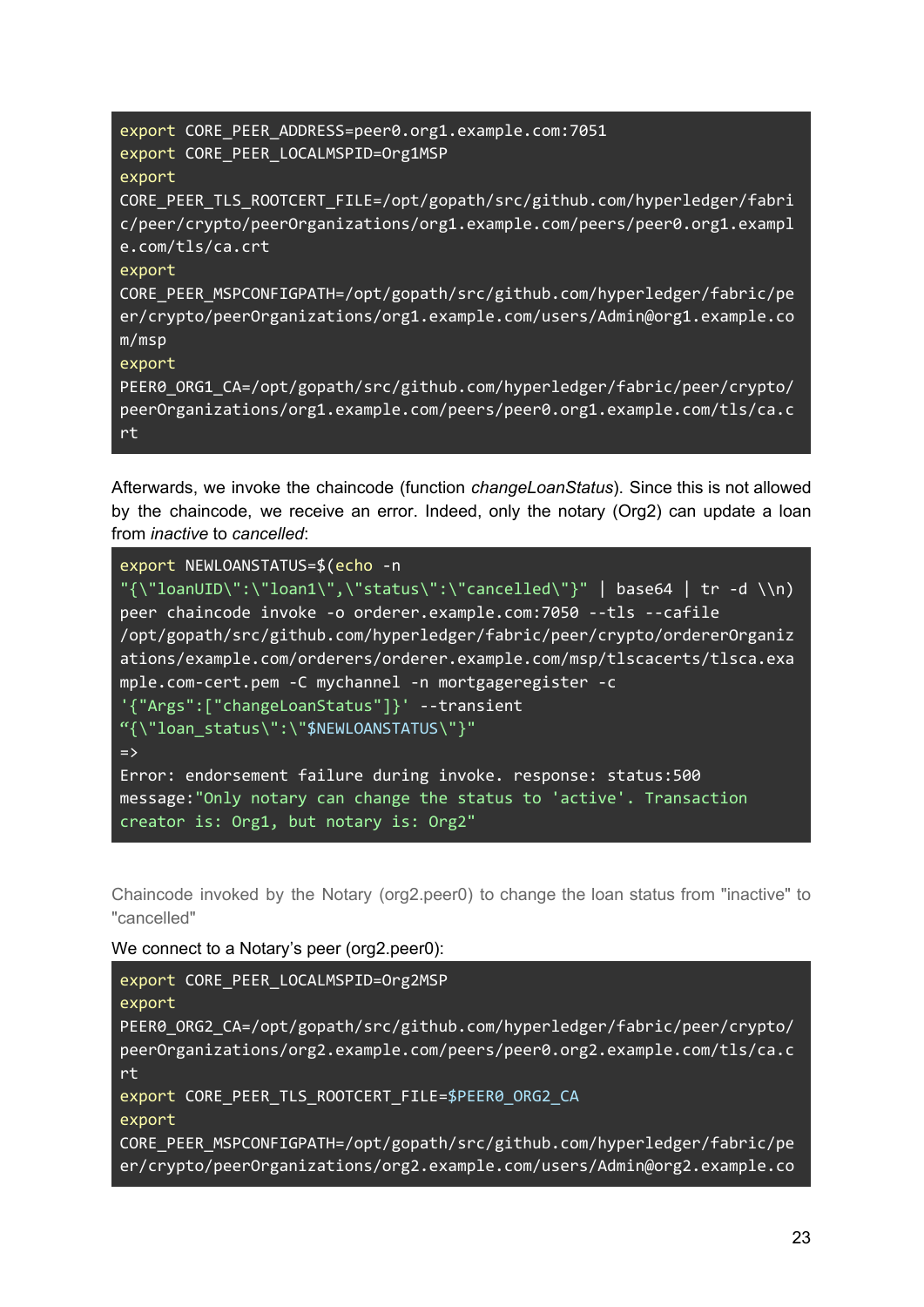m/msp export CORE\_PEER\_ADDRESS=peer0.org2.example.com:9051

and change the status of the loan from *inactive* to *cancelled*:

```
export NEWLOANSTATUS=$(echo -n
"\{\T{}\loanUID\":\"loan1\",\"status\":\"cancelled\"}" | base64 | tr -d \\n)
peer chaincode invoke -o orderer.example.com:7050 --tls --cafile
/opt/gopath/src/github.com/hyperledger/fabric/peer/crypto/ordererOrganiz
ations/example.com/orderers/orderer.example.com/msp/tlscacerts/tlsca.exa
mple.com-cert.pem -C mychannel -n mortgageregister -c
'{"Args":["changeLoanStatus"]}' --transient
"{\"loan_status\":\"$NEWLOANSTATUS\"}"
```
We query the chaincode to read the loan properties (*readLoan* function) and notice that the status has been changed:



<span id="page-24-0"></span>readLoan

<span id="page-24-1"></span>Chaincode queried by the Government (org3.peer0)

In order to check that the Government, cannot access the private data collection*collectionLoanPrivateInfo*, we connect to the Government (org3.peer0) and query the chaincode for information about the loan *loan1*. As expected, we get an error when we query the information contained in the private data collection collection*collectionLoanPrivateInfo*:

● exit Fabric CLI of Org 1 and 2, and enter the Fabric CLI of Org3 (by default connected to org3.peer0):

```
exit
docker exec -it Org3cli bash
  ● invoke readLoan for collection collectionLoans:
peer chaincode query -C mychannel -n mortgageregister -c
'{"Args":["readLoan","loan1", "collectionLoans"]}'
\rightarrow{"loanUID":"loan1","issuer":"Org1","buyer":"thomas","notary":"Org2","sta
tus":"cancelled","startDate":"26-12-2020","endDate":"26-12-2040"}
```
● invoke *readLoan* for collection *collectionLoanPrivateInfo*:

peer chaincode query -C mychannel -n mortgageregister -c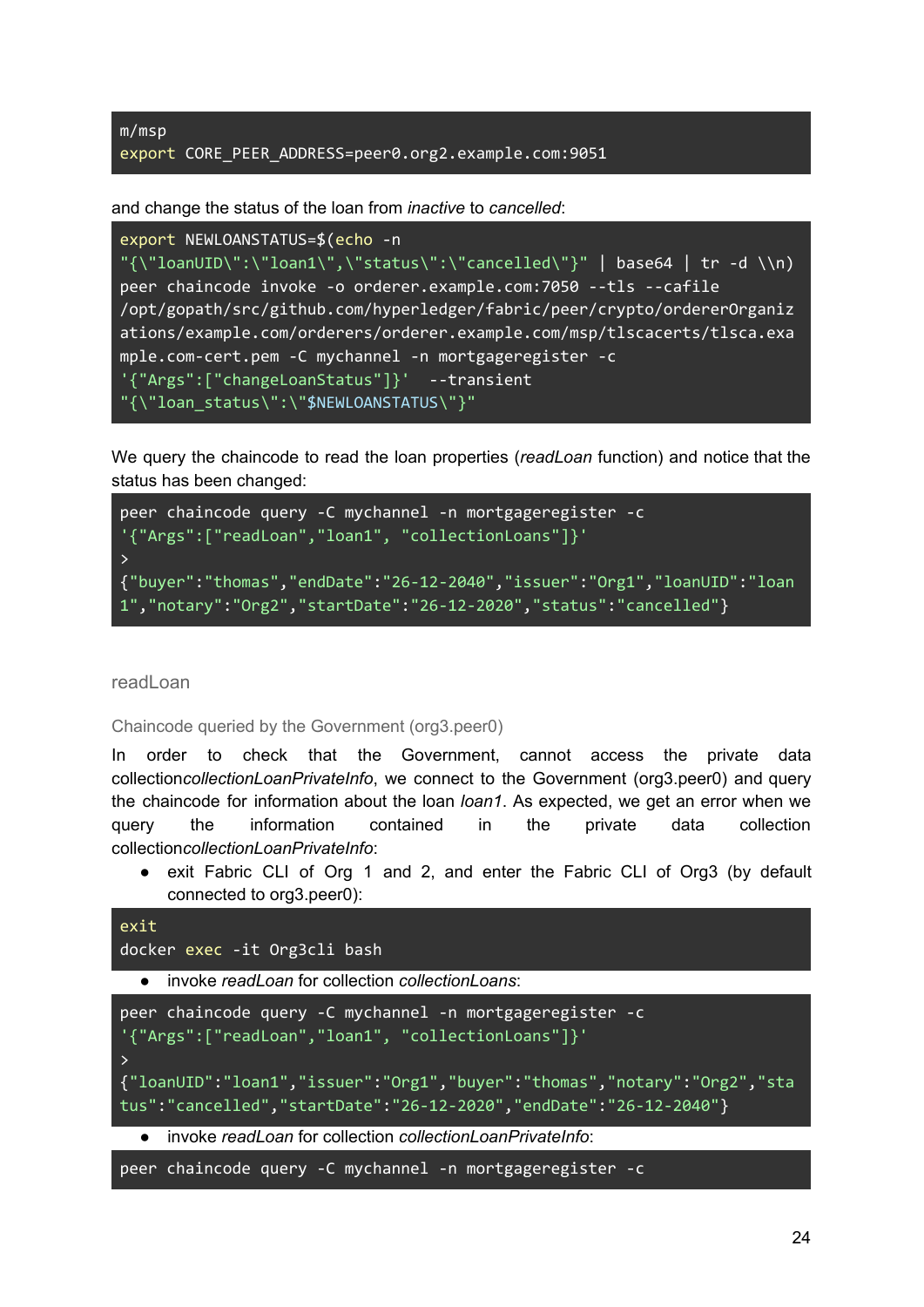```
'{"Args":["readLoan","loan1", "collectionLoanPrivateInfo"]}'
\rightarrowError: endorsement failure during query. response: status:500
message:"{\"Error\":\"Failed to get state for loan loan1\"}"
```
<span id="page-25-0"></span>Step 3b: Invoke and query the chaincode with the Client application (front-end and back-end)

Based on the LedgerTech example<sup>7</sup>, we created a Node.js API server which is based on the Express framework and sits in the fabric-samples/fabcar/javascript folder. Before starting the server, we will need to create an idendity through which the Node.js SDK will interact with the blockchain. In the fabric-samples/fabcar/javascript folder, pre-made modules are available to register these identities.

To enroll an admin user for Org1 (= Bank), issue the following command:

#### node enrollAdmin.js

Next, create a user for Org1 by issuing:

#### node registerUser.js

Wallets for the admin and user are now created in the fabcar/javascript/wallet folder. These wallets contain the authentication data needed to interact with the blockchain.

Install the dependencies:

npm install

The server can now be started with the command:

#### node app.js

This will start the server on port 8080. Once started, the server accepts 4 possible requests, which in turn invoke a command on the blockchain.

7

[https://medium.com/@kctheservant/an-implementation-of-api-server-for-hyperledger-fabric-network-8](https://medium.com/@kctheservant/an-implementation-of-api-server-for-hyperledger-fabric-network-8764c79f1a87) [764c79f1a87](https://medium.com/@kctheservant/an-implementation-of-api-server-for-hyperledger-fabric-network-8764c79f1a87)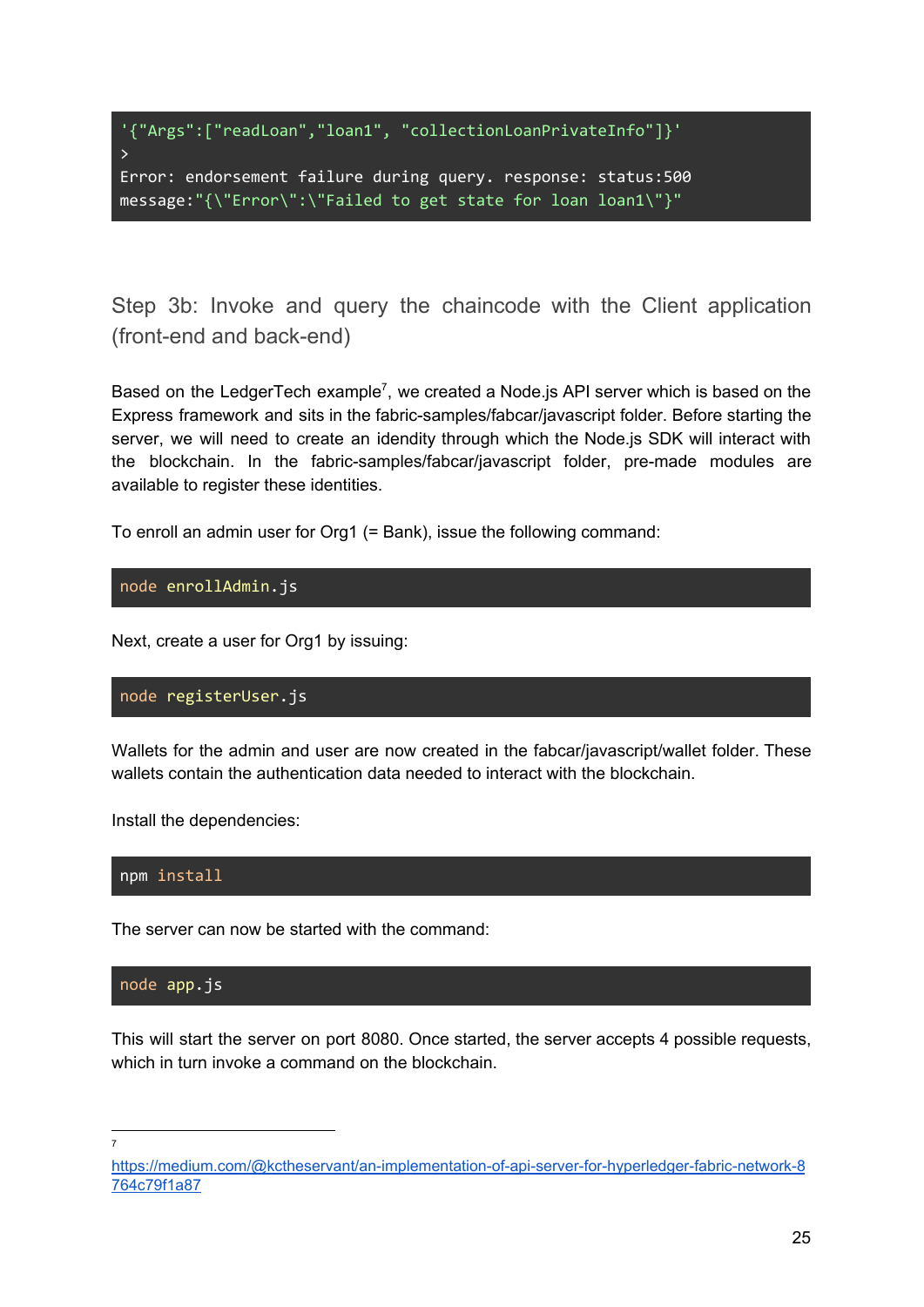- GET /api/readloan/private/:loanuid  $\rightarrow$  readLoan (collection: "collectionLoanPrivateInfo")
- GET /api/readloan/public/:loanuid  $\rightarrow$  readLoan (collection: "collectionLoans")
- POST /api/issueloan  $\rightarrow$  issueLoan
- POST /api/changeloanstatus  $\rightarrow$  changeLoanStatus

When either of these requests occur, the server responds with the following process:

- CORS policy: allow the request, regardless of the address of the requester. This is only for demo purposes and should ofcourse be modified for production environments.
- Check if a wallet exists for user1.
- Connect to the network through user1.
- Set the transient data (if needed).
- Invoke a transaction towards the mortgageregister smart contract.

If one of the conditions is not met, the server responds with an error.

The routes from this API are addressed by the front-end application which we will describe in the next chapter. Another option would be to address the API via the command line using curl. An example of how to invoke a query command using cURL:

#### curl http://localhost:8080/api/readloan/public/loan1

This will return the data from loan1 as a (JSON) string.

#### Front-end application

Our front-end application is started by serving a Node.js process, similar to the back-end, which makes use of the ExpressJS framework. The application can be found in the fabric-samples/fabcar/javascript/front-end folder. You will also need to install the dependencies with "npm install" first to get it running.

There are several GET requests that can be made which do not trigger interaction with the back-end, but instead are used to display static HTML (using EJS as a templating engine):

- GET /issueloan
- GET /readloan/public
- GET /readloan/private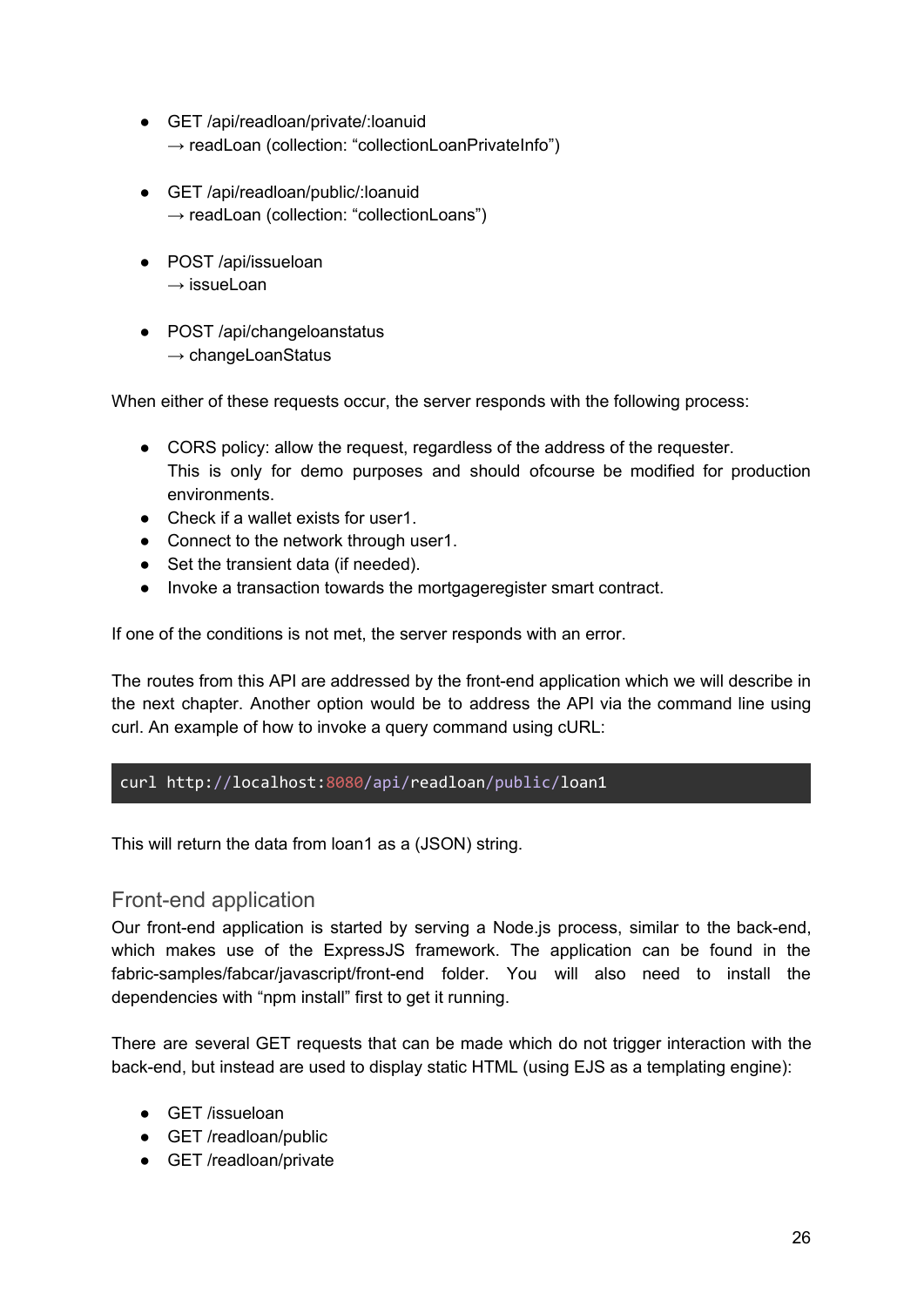- GET /deactivateloan
- $\bullet$  GET /

Furthermore, there are 4 requests that interact with the back-end:

- POST /issueloan
- GET /readloan/public/:loanuid
- GET /readloan/private
- POST /deactivateloan

The requests to the back-end are made with the "request" module. Basically, the data from the front-end is posted in the body of the request and sent to the API. The API then subsequently calls the corresponding transaction on the blockchain.

This implementation has numerous problems, mainly due to time restriction to optimize this. Some examples:

- Currently, the registerUser.js module registers a user who is part of Org1. So transactions can only be made coming from the bank, other transactions will have to be made via the CLL.
- There is no error handling, the front-end is built for the "happy flow" only.
- There are no separate parts to activate or cancel a loan from the front-end. Even using the deactivation form on the front-end application is complex: a loan (of which the value for notary is "Org2") must first be activated via the CLI. Next, a user must be created for Org2 and this user must be used to deactivate the loan. However, this will first require manual editing of the enrollAdmin and registerUser modules.

We also address these problems in "Next Steps" below.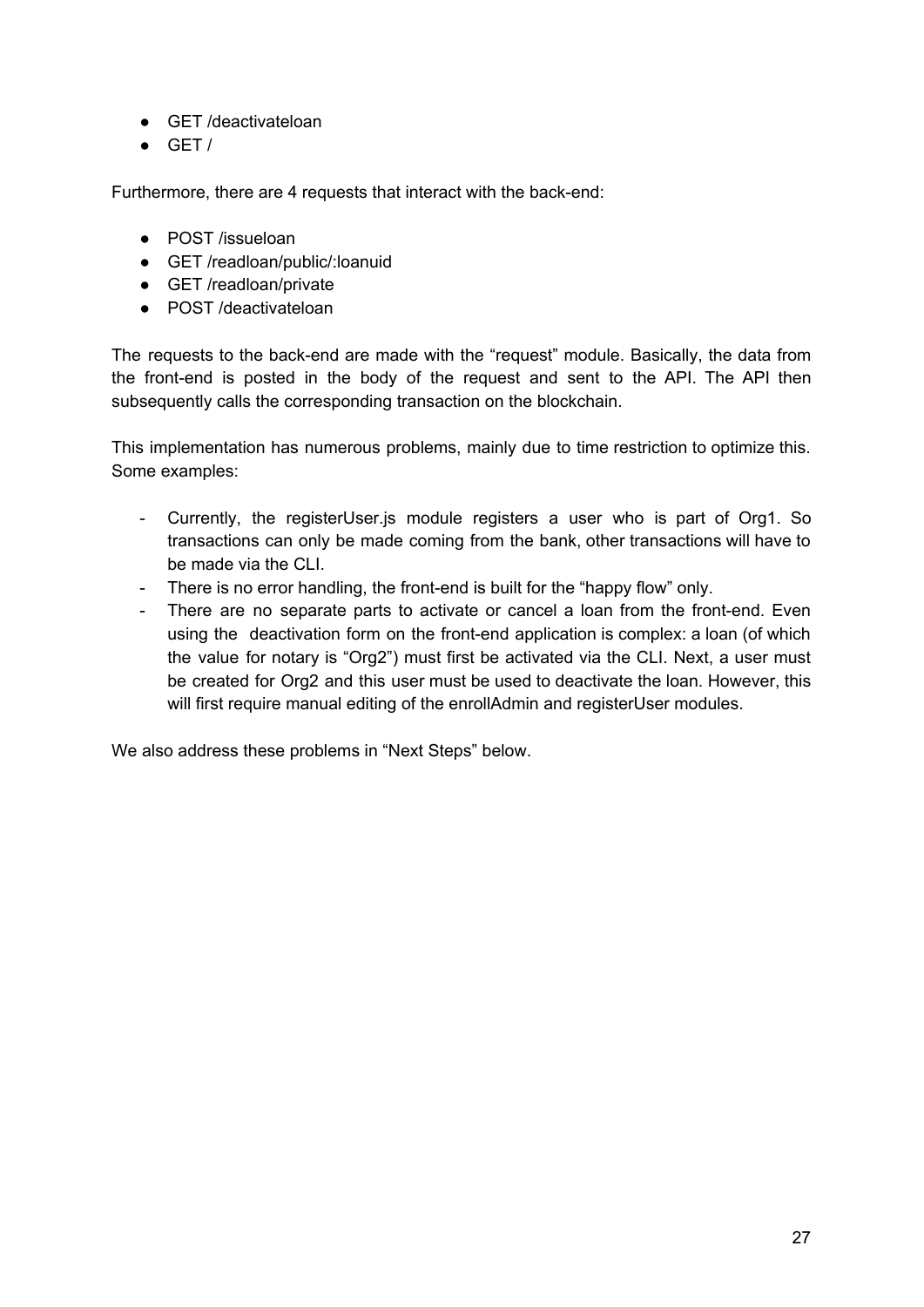## <span id="page-28-0"></span>Conclusion

## <span id="page-28-1"></span>Lessons learned and individual reflection

#### <span id="page-28-2"></span>Karel's reflection

This project was the perfect exercise to learn more about the actual underlying aspects of (permissioned) blockchain technology. The complexity of creating a real-world application actually forces you to learn about aspects that we (almost) did not cover in any of the lessons such as authentication and actually connecting a front-end/back-end application to a Hyperledger blockchain network.

The hardest parts were understanding the very basics of what's going on behind the scenes. Once you get a grasp, the network set-up becomes easier but it has still been a lot of "trial and error" up until the end. I also felt that I wanted to get into the details far too quickly. This evidently led me to bumping into several issues that could have been resolved much faster if I would've taken the time to understand the bigger picture. But overall, I have learned quite a lot and it entices me to learn even more about Hyperledger Fabric. I would really look forward to building another application!

#### <span id="page-28-3"></span>Thomas' reflection

For me, the main challenges of this project were :

- understand several concepts behind blockchain (e.g. cryptography, networking, databases and web development), Hyperledger Fabric (e.g. peers, orderers, chaincode, private data collection) and other related aspects (Go and Javascript languages, NodeJS framework, Docker containers and Linux command line interface);
- identify a business problem where blockchain makes sense and be critical;
- define the architecture of the solution;
- the constant evolution of Fabric framework, which made the documentation not always up to date.

These challenges were a real opportunity to learn and put into practice what we saw during the last 1,5 year. Not only at a theoretical level, but also at a hands-on level. This hands-on aspect forced me to get confronted with issues you don't see in slides or lectures.

In the future, I hope to use all these learnings to identify other business issues where blockchain technology makes sense and develop solutions to solve these issues.

## <span id="page-28-4"></span>Next steps

In order to further improve our POC, we would take the following actions: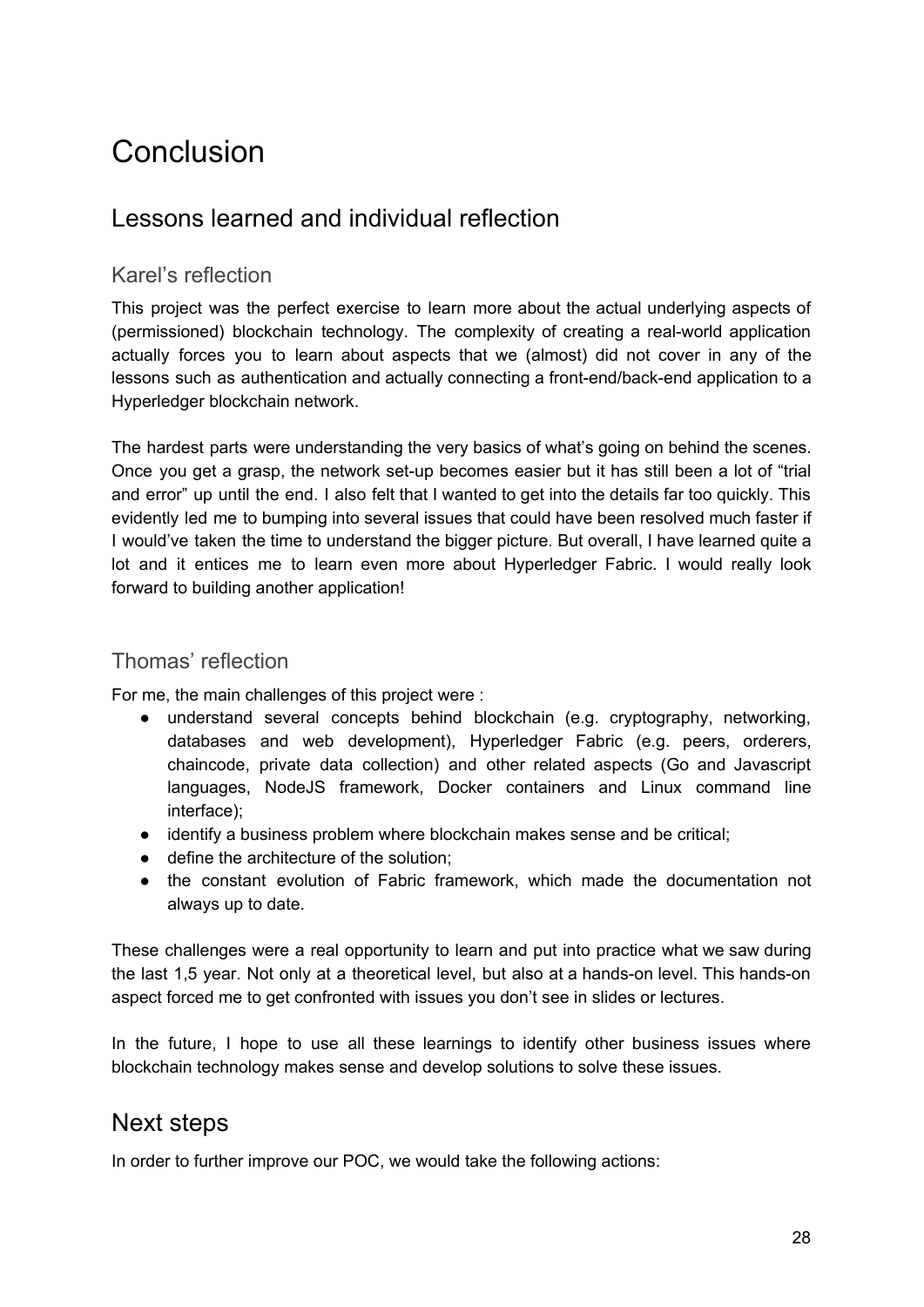- Optimize the infrastructure to enable multiple banks, notaries and governments to join the blockchain network and interact with the mortgage register;
- Adapt the loan properties, business logic and access rights to reflect closer an actual mortgage register;
- Use the *mortgageregister* chaincode to automate some actions, e.g. the computation of payment/subventions;
- Add a function in the *mortgageregister* chaincode to index and query all the loans of a specific bank, notary or borrower (buyer);
- Enable the borrower (buyer) to access the blockchain network and perform some transactions while preserving her anonymity, e.g. with Identity Mixer $8$ .
- Implement a solution to be able to access the API with multiple identities (i.e. modify/extend the enrollAdmin.js and registerUser.js modules)
- Introduce adequate error handling for both the back-end and front-end application

<sup>8</sup> <https://hyperledger-fabric.readthedocs.io/en/release-1.4/idemix.html>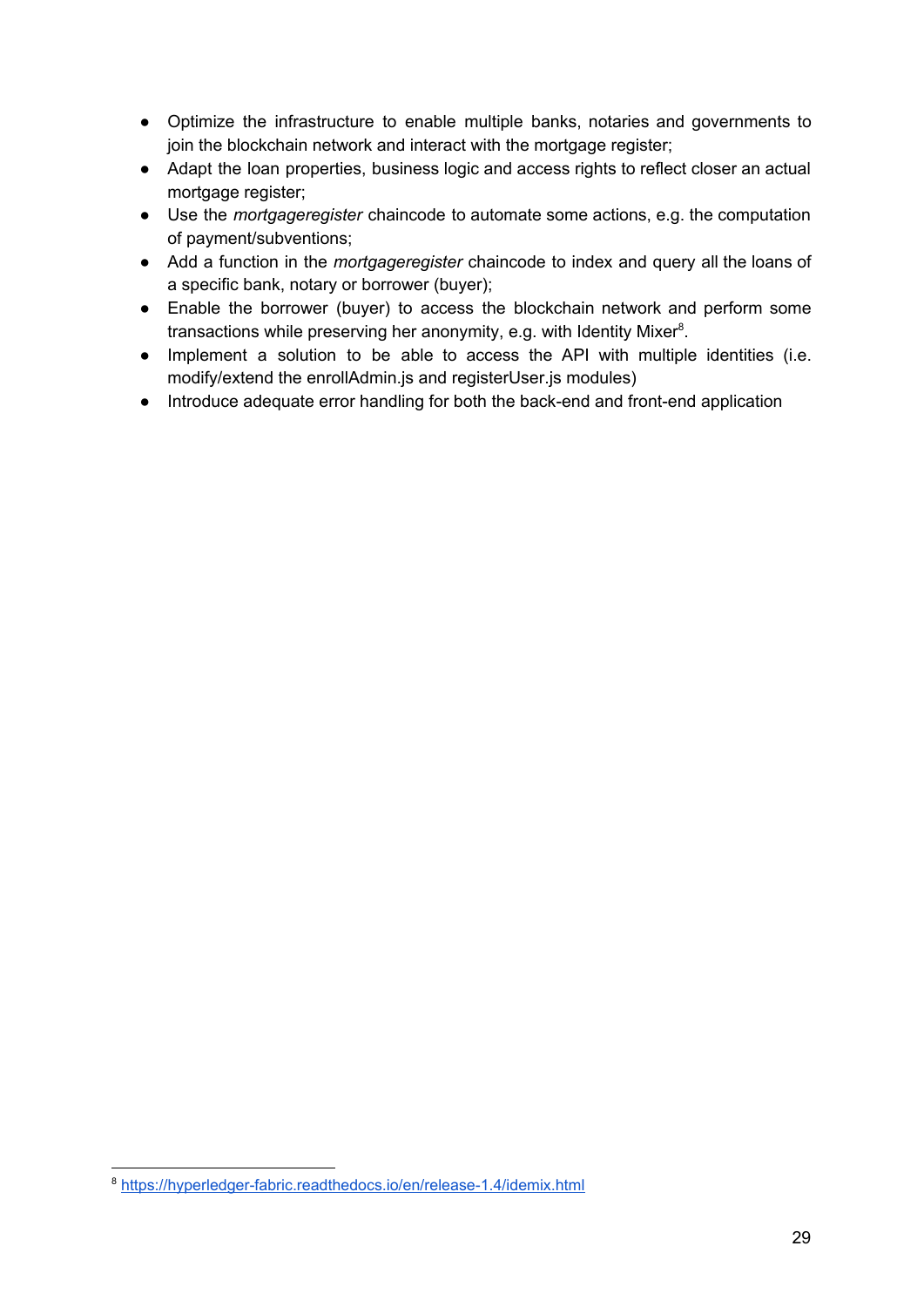## <span id="page-30-0"></span>Appendix

## <span id="page-30-1"></span>A1. Explanation of the script Build your first network (byfn.sh)

#### <span id="page-30-2"></span>Quick set-up of first-network with Raft consensus

In what follows, we will explain how the Build Your First Network (BYFN) tutorial network is set up and what happens under the hood when performing 2 commands which generate a Docker-based Hyperledger Fabric network with Raft consensus:

```
cd fabric-samples/first-network
./byfn.sh up -o etcdraft
```
These simple commands generate the artifacts, certificates & configuration transaction and start 5 ordering nodes and 4 peer nodes (in 2 organizations). The nodes have the following names by default:

- orderer.example.com
- orderer2.example.com
- orderer3.example.com
- orderer4.example.com
- orderer5.example.com
- peer0.org1.example.com
- peer1.org1.example.com
- peer0.org2.example.com
- peer1.org2.example.com

Next, it creates a channel *mychannel* and lets all peers join this channel. The anchor peers are then designated. After that, the chaincode is installed on *peer0.org1.example.com* and *peer0.org2.example.com*.

Finally, the chaincode is instantiated on *peer0.org2.example.com* and an initial transaction is invoked which creates two key-value pairs: *a* (value: 100) and *b* (value: 200):

```
Instantiating chaincode on peer0.org2...
+ peer chaincode instantiate -o orderer.example.com:7050
--tls true --cafile
/opt/gopath/src/github.com/hyperledger/fabric/peer/crypto/ord
ererOrganizations/example.com/orderers/orderer.example.com/ms
p/tlscacerts/tlsca.example.com-cert.pem -C mychannel -n mycc
-l golang -v 1.0 -c '{"Args":["init","a","100","b","200"]}'
-P 'AND ('\''Org1MSP.peer'\'','\''Org2MSP.peer'\'')'
```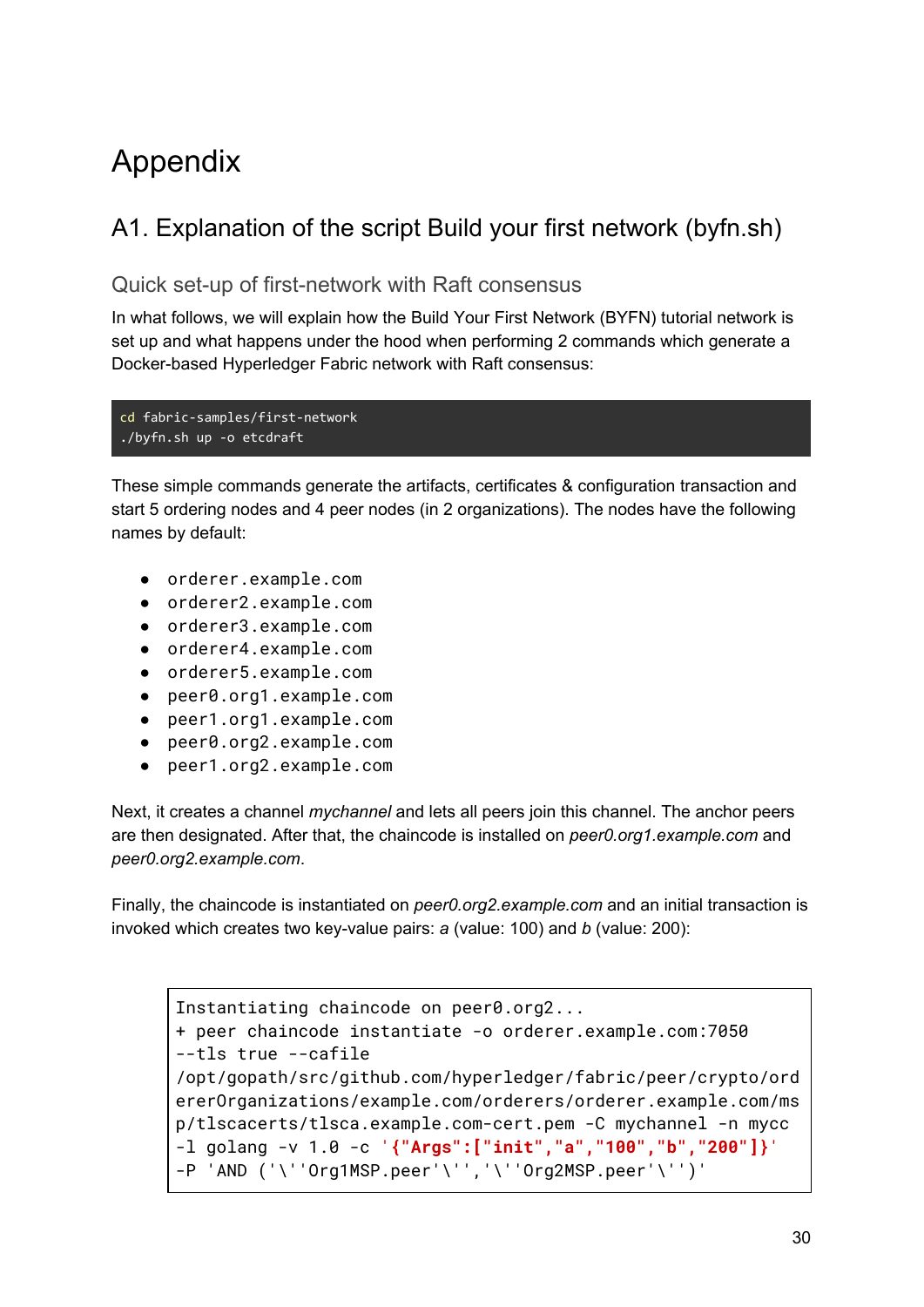```
+ res=0
+ set +x
2019-12-06 07:46:54.604 UTC [chaincodeCmd]
checkChaincodeCmdParams -> INFO 001 Using default escc
2019-12-06 07:46:54.604 UTC [chaincodeCmd]
checkChaincodeCmdParams -> INFO 002 Using default vscc
===================== Chaincode is instantiated on peer0.org2
on channel 'mychannel' ====================
```
To verify that the world state has been updated on the other peers and organizations, the value of *a* is queried on *peer0.org1.example.com*. The correct value *100* is returned:

```
Querying chaincode on peer0.org1...
===================== Querying on peer0.org1 on channel
'mychannel'... =====================
Attempting to Query peer0.org1 ...3 secs
+ peer chaincode query -C mychannel -n mycc -c
'{"Args":["query","a"]}'
+ res=0
+ set +x
100
```
Subsequently, a new transaction is invoked which transfers a value of 10 from *a* to *b*. This means the new values should be 90 and 210 respectively. The transaction is invoked on *peer0.org1.example.com* and *peer0.org2.example.com*:

```
Sending invoke transaction on peer0.org1 peer0.org2...
+ peer chaincode invoke -o orderer.example.com:7050 --tls
true --cafile
/opt/gopath/src/github.com/hyperledger/fabric/peer/crypto/ord
ererOrganizations/example.com/orderers/orderer.example.com/ms
p/tlscacerts/tlsca.example.com-cert.pem -C mychannel -n mycc
--peerAddresses peer0.org1.example.com:7051
--tlsRootCertFiles
/opt/gopath/src/github.com/hyperledger/fabric/peer/crypto/pee
rOrganizations/org1.example.com/peers/peer0.org1.example.com/
tls/ca.crt --peerAddresses peer0.org2.example.com:9051
--tlsRootCertFiles
```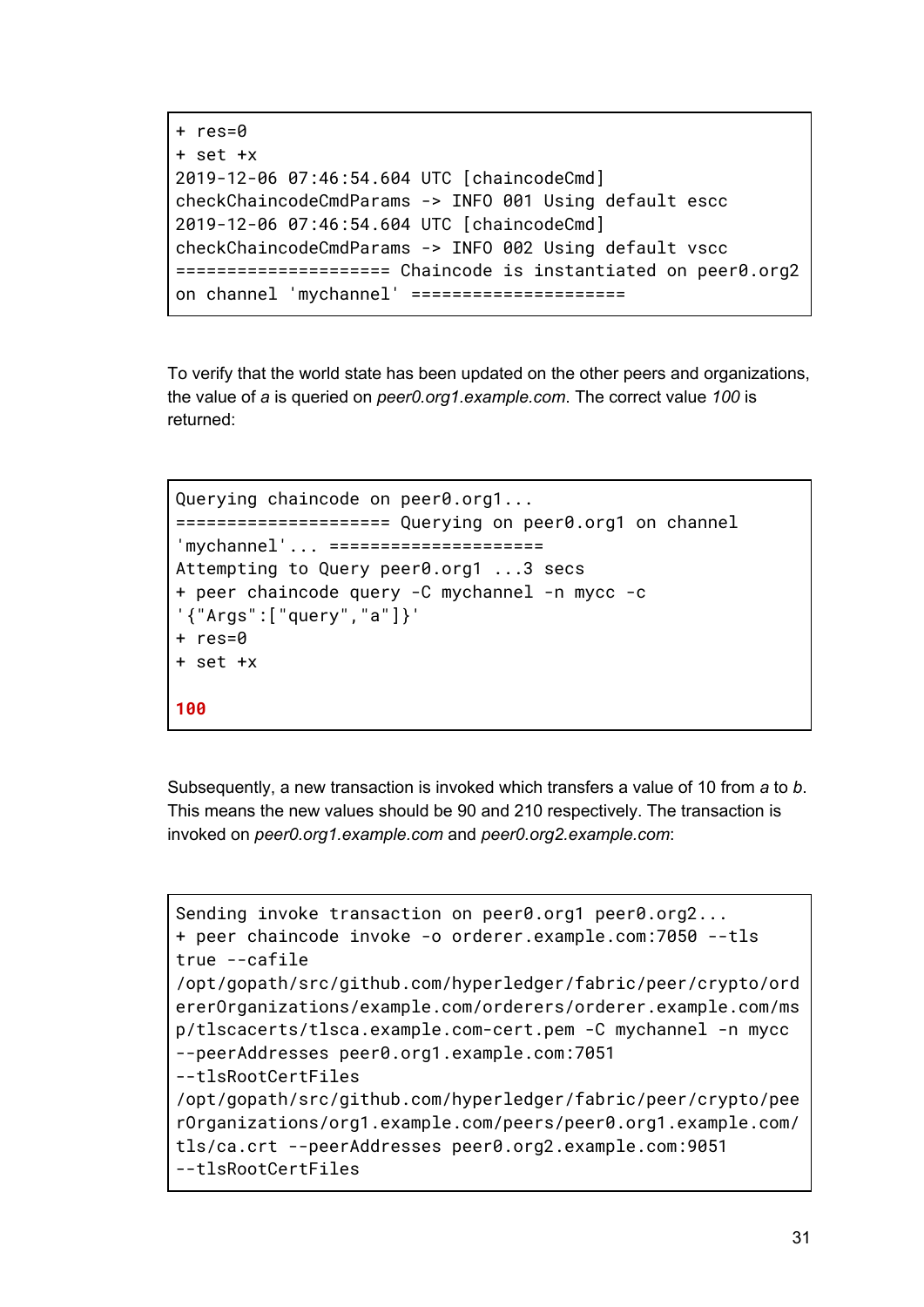```
/opt/gopath/src/github.com/hyperledger/fabric/peer/crypto/pee
rOrganizations/org2.example.com/peers/peer0.org2.example.com/
tls/ca.crt -c '{"Args":["invoke","a","b","10"]}'
+ res=0
+ set +x
2019-12-06 07:47:33.918 UTC [chaincodeCmd]
chaincodeInvokeOrQuery -> INFO 001 Chaincode invoke
successful. result: status:200
===================== Invoke transaction successful on
peer0.org1 peer0.org2 on channel 'mychannel'
=====================
```
Next, the chaincode is installed on peer1.org2.example.com. As a test, the new value for *a* is read from *peer1.org2.example.com*. The returned vaue of 90 proves that the transaction has persisted and that all peers are in sync with the anchor peer, immediately after installing the chaincode:

```
Installing chaincode on peer1.org2...
+ peer chaincode install -n mycc -v 1.0 -l golang -p
github.com/chaincode/chaincode_example02/go/
+ res=0
+ set +x
2019-12-06 07:47:33.977 UTC [chaincodeCmd]
checkChaincodeCmdParams -> INFO 001 Using default escc
2019-12-06 07:47:33.977 UTC [chaincodeCmd]
checkChaincodeCmdParams -> INFO 002 Using default vscc
2019-12-06 07:47:34.178 UTC [chaincodeCmd] install -> INFO
003 Installed remotely response:<status:200 payload:"OK" >
===================== Chaincode is installed on peer1.org2
=====================
Querying chaincode on peer1.org2...
===================== Querying on peer1.org2 on channel
'mychannel'... =====================
+ peer chaincode query -C mychannel -n mycc -c
'{"Args":["query","a"]}'
Attempting to Query peer1.org2 ...3 secs
+ res=0
+ set +x
90
```